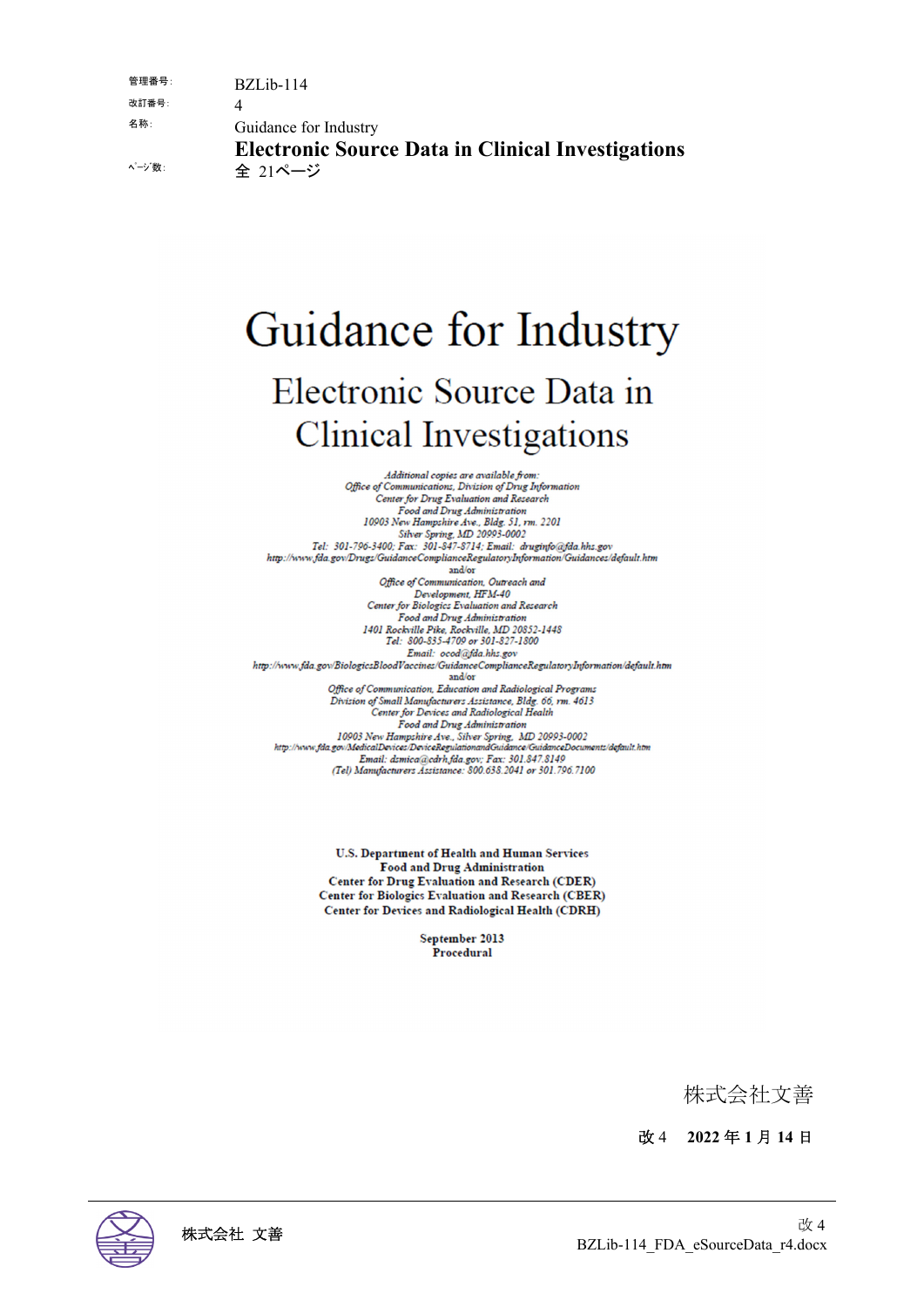| 管理番号:  | $BZLib-114$                                              |
|--------|----------------------------------------------------------|
| 改訂番号:  |                                                          |
| 名称:    | Guidance for Industry                                    |
|        | <b>Electronic Source Data in Clinical Investigations</b> |
| ページ 数: | 全 21ページ                                                  |

## 【注記】

本書は、FDA が発行した英語原文を株式会社文善にて和文翻訳したものです。 翻訳文はできるだけ英語原文に忠実になるよう努めましたが、あくまでも英語原文を正と するものです。本書は規制の理解を補助する目的で作成したものであり、株式会社文善は 翻訳文に誤りがないことについて保証いたしません。

原文の内容をご自身で必ず確認してください。株式会社文善は、本書を利用したことに起 因して、何らかの損害が生じたとしても、これについては一切の責任を負いません。

本書に記載の翻訳文については、事前に株式会社文善の書面による許可がある場合を除 き、複製、複写その他いかなる方法による複写、及び引用、転載も禁止とさせていただき ます。

本書に含まれる内容は、予告なしに変更されることがあります。

本書を含め、株式会社文善のサイト (https://bunzen.co.jp) では、電磁的記録/電子署名等に 関する規制やガイダンスの翻訳を掲載しています。

本書、株式会社文善のサービス等への質問、コメント等は info1@bunzen.co.jp にお寄せく ださい。

【本書の表記について】 文脈に応じ説明を補足した場合、〔 〕内にそれを記述しています。

訳者による注記は段落末尾に【訳注】として追記しています。

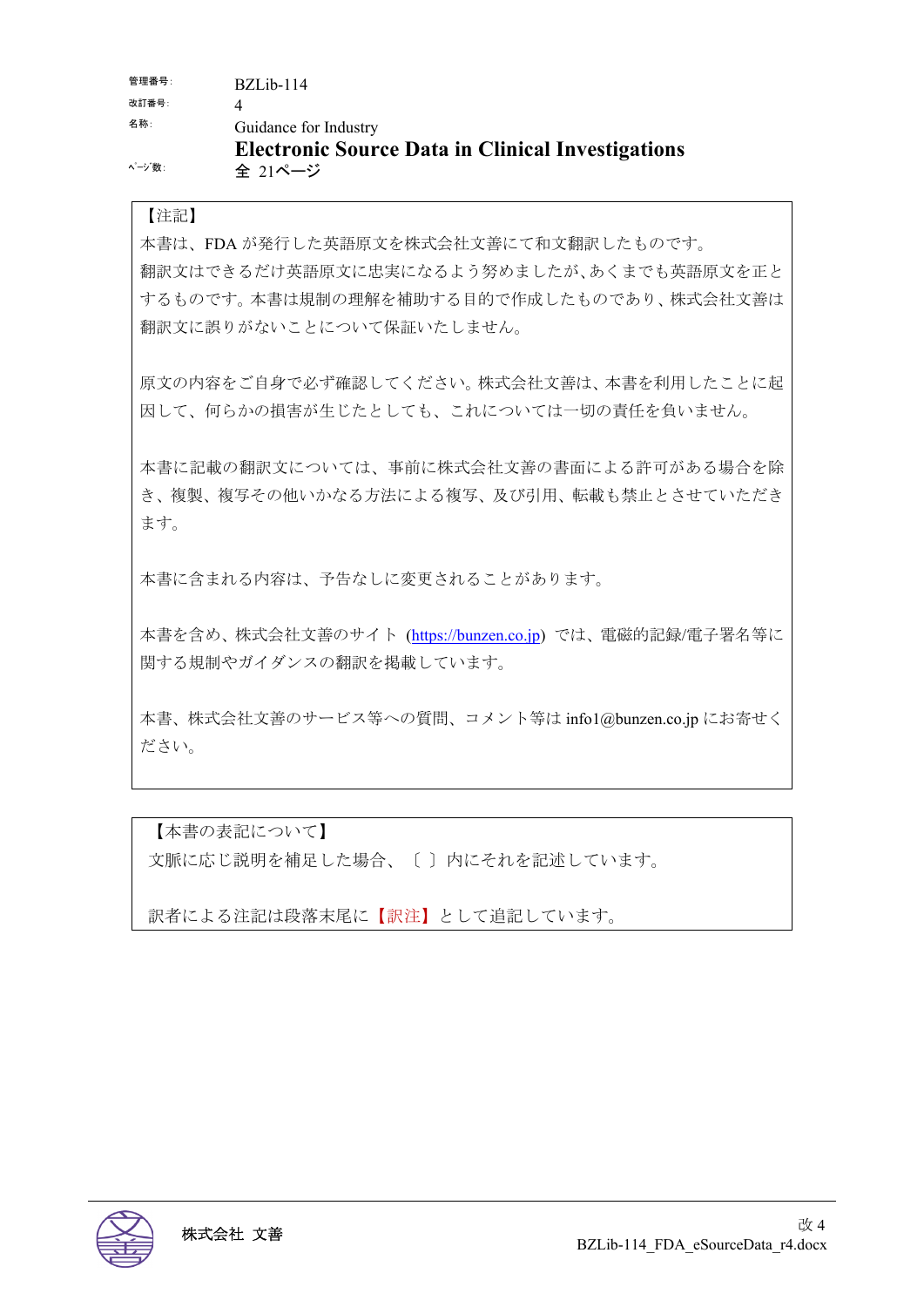# 目次

| IV.                                                                                      |  |
|------------------------------------------------------------------------------------------|--|
| A.                                                                                       |  |
|                                                                                          |  |
|                                                                                          |  |
|                                                                                          |  |
| b. Automatic Transmission of Data From Devices or Instruments Directly to the eCRF       |  |
|                                                                                          |  |
| d. Direct Transmission of Data From the Electronic Health Record to the eCRF  10         |  |
| e. Transmission of Data From Patient-Reported Outcome (PRO) Instruments to the eCRF  11  |  |
|                                                                                          |  |
|                                                                                          |  |
|                                                                                          |  |
|                                                                                          |  |
|                                                                                          |  |
|                                                                                          |  |
|                                                                                          |  |
| 2. Modifications and Corrections During Clinical Investigator (s) Review of the eCRF  15 |  |
|                                                                                          |  |
|                                                                                          |  |
| V. USE AND DESCRIPTION OF COMPUTERIZED SYSTEMS IN CLINICAL INVESTIGATIONS                |  |
| 17                                                                                       |  |
|                                                                                          |  |

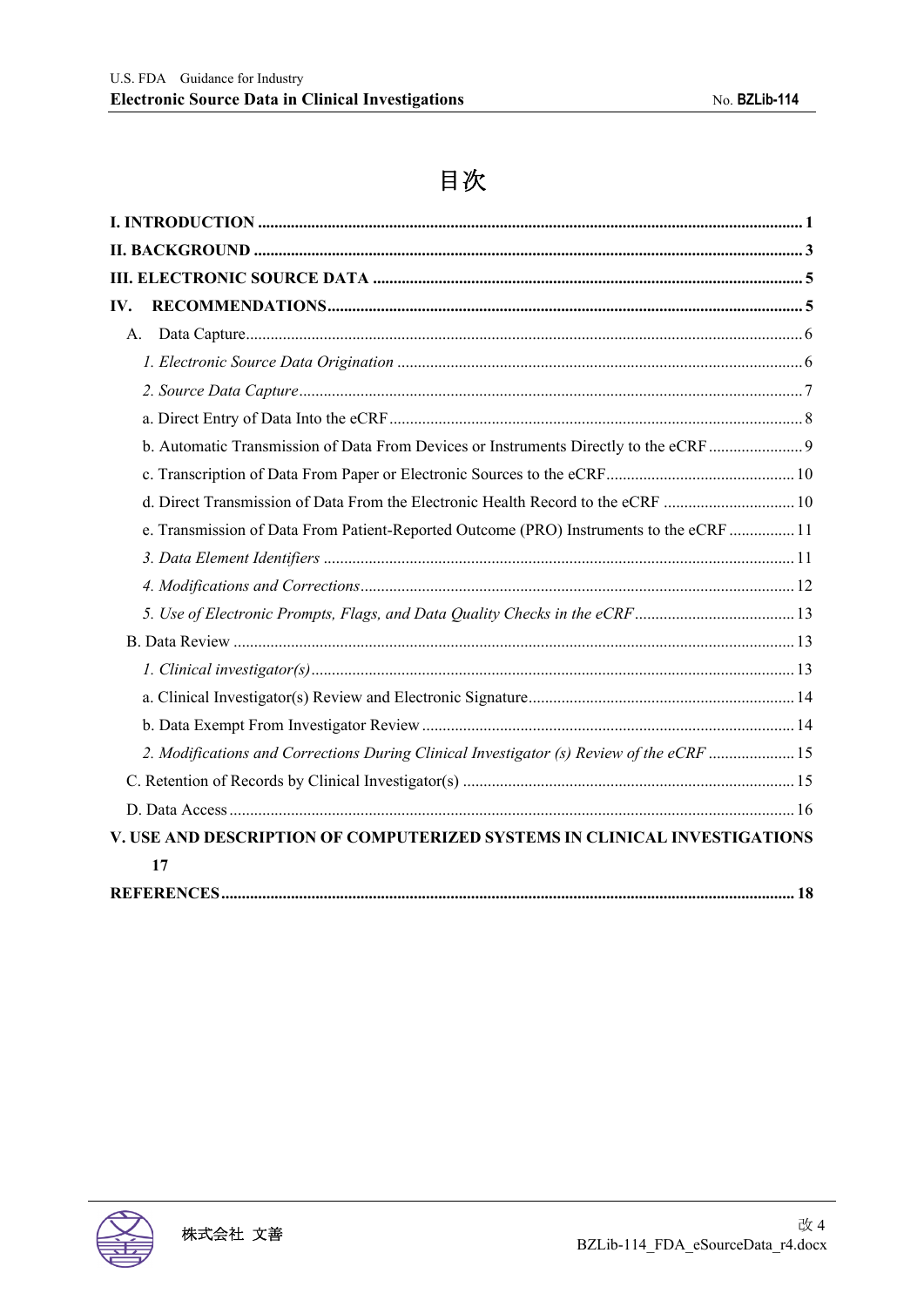# **Guidance for Industry<sup>1</sup> Electronic Source Data in Clinical Investigations**

| This guidance represents the Food and Drug            | 本ガイダンスは表題について、食品医薬品局    |
|-------------------------------------------------------|-------------------------|
| Administration's (FDA's) current thinking on this     | (FDA) の現在の考え方を示すものである。本 |
| topic. It does not create or confer any rights for or | ガイダンスは、いかなる者に対しても権利を生   |
| on any person and does not operate to bind FDA or     | じせしめたり、権利を与えたりするものではな   |
| the public. You can use an alternative approach if    | く、また FDA や公衆を拘束するものではな  |
| the approach satisfies the requirements of the        | い。適用される法令及び規制の要件を満たす限   |
| applicable statutes and regulations. If you want to   | り、このガイダンスで示された方法に代わる方   |
| discuss an alternative approach, contact the FDA      | 法を用いてもよい。代替方法に関する相談につ   |
| staff responsible for implementing this guidance. If  | いては、本ガイダンスの実施責任を持つFDA   |
| you cannot identify the appropriate FDA staff, call   | スタッフに連絡されたい。連絡すべき FDA ス |
| the appropriate number listed on the title page of    | タッフが分からない場合は、本ガイダンスの表   |
| this guidance.                                        | 紙に示す電話番号のうち適切なところに電話さ   |
|                                                       | れたい。                    |

#### **I. INTRODUCTION**

#### I. 序文

| This guidance provides recommendations to                       | 本ガイダンスは FDA 規制下の治験 <sup>2</sup> で電子原 |
|-----------------------------------------------------------------|--------------------------------------|
| sponsors, Contract Research Organizations (CROs),               | データを取得、レビュー、保管を行う治験依頼                |
| clinical investigators, and others involved in the              | 者、CRO、治験責任医師等への推奨事項を提                |
| capture, review, and retention of electronic source             | 供するものである。本ガイダンスは、治験を合                |
| data in FDA-regulated clinical investigations <sup>2</sup> . In | 理的かつ最新なものにするために電子形式で原                |
| an effort to streamline and modernize clinical                  | データを取得することを促進するものであり、                |
| investigations this guidance promotes capturing                 | 電子データ源から電子申請に至るまでのデータ                |
| source data in electronic form, and it is intended to           | の信頼性、品質、完全性、及びトレーサビリテ                |
| assist in ensuring the reliability, quality, integrity,         | イを確実にするよう支援することを意図してい                |
| and traceability of data from electronic source to              | る。                                   |
| electronic regulatory submission.                               |                                      |

<sup>2</sup> See definitions in 21 CFR 50.3 and 312.3.



<sup>&</sup>lt;sup>1</sup> This guidance has been prepared by the Center for Biologics Evaluation and Research, the Center for Drug Evaluation and Research, and the Center for Devices and Radiological Health at the Food and Drug Administration.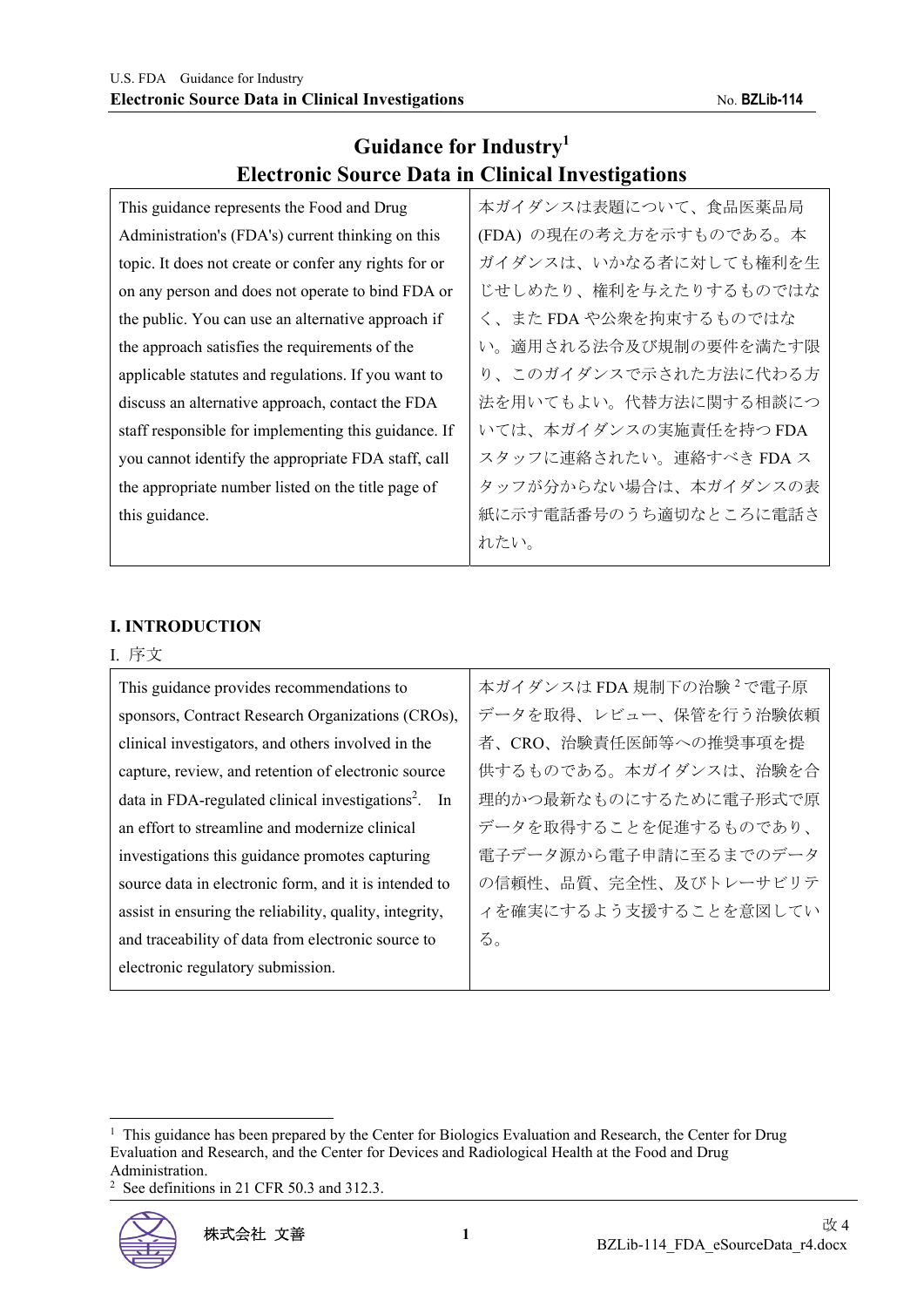| This guidance addresses source data in clinical               | 本ガイダンスは、治験実施計画書に従って                       |
|---------------------------------------------------------------|-------------------------------------------|
| investigations used to fill the predefined fields in an       | electronic case report form (eCRF) 上の予め定義 |
| electronic case report form (eCRF), according to the          | されたフィールドに埋め込まれる原データにつ                     |
| protocol. The guidance discusses the following                | いて述べるものであり、電子原データに関する                     |
| topics related to electronic source data:                     | 以下のトピックを扱う。                               |
| Identification and specification of authorized                | 原データの認可された data originator の特             |
| source data originators                                       | 定と仕様                                      |
| Creation of data element identifiers to                       | 治験依頼者による監査証跡の確認を可能に<br>$\bullet$          |
| facilitate examination of the audit trail by                  | するためのデータ要素識別情報の作成                         |
| sponsors, FDA, and other authorized parties                   | 手動又は電子的方法により eCRF への原デ<br>$\bullet$       |
| Ways to capture source data into the eCRF                     | ータを取り込むための方法                              |
| using either manual or electronic methods                     | 電子データのレビュー・保管に関する治験<br>$\bullet$          |
| Clinical investigator(s) responsibilities with                | 責任医師の責任                                   |
| respect to reviewing and retaining electronic                 | 治験におけるコンピュータ化システムの利<br>$\bullet$          |
| data                                                          | 用及び説明                                     |
| Use and description of computerized systems                   |                                           |
| in clinical investigations                                    |                                           |
| This guidance is intended to be used together with            | 本ガイダンスは FDA guidance for industry on      |
| the FDA guidance for industry on Computerized                 | Computerized Systems Used in Clinical     |
| Systems Used in Clinical Investigations (the                  | Investigations (the computerized systems  |
| computerized systems guidance) $3$ and FDA                    | guidance) <sup>3</sup> 、FDAの電子記録・電子署名のため  |
| regulation on Electronic Records and Electronic               | の規制 <sup>4</sup> とともに用いられることを意図してい        |
| Signatures <sup>4</sup> . Electronic structures and standards | る。電子申請に関する電子的な構造及び基準は                     |
| related to electronic submissions are out of scope            | 本ガイダンスの範囲外である。                            |
| for this guidance.                                            |                                           |

http://www.fda.gov/Drugs/GuidanceComplianceRegulatoryInformation/Guidances/default.htm; the Vaccines, Blood, and Biologics guidance Web page at http://www.fda.gov/Drugs/GuidanceComplianceRegulatoryInformation/Guidances/default.htm; or the Medical Devices guidance Web page at http://www.fda.gov/MedicalDevices/DeviceRegulationandGuidance/GuidanceDocuments/default.htm.

4 See 21 CFR part 11.



<sup>&</sup>lt;sup>3</sup> We update guidances periodically. To make sure you have the most recent version of a guidance, check the FDA Drugs guidance Web page at

<sup>3</sup>我々はガイダンスを定期的に更新している。最新のガイダンスについては下記Webページを参照の こと。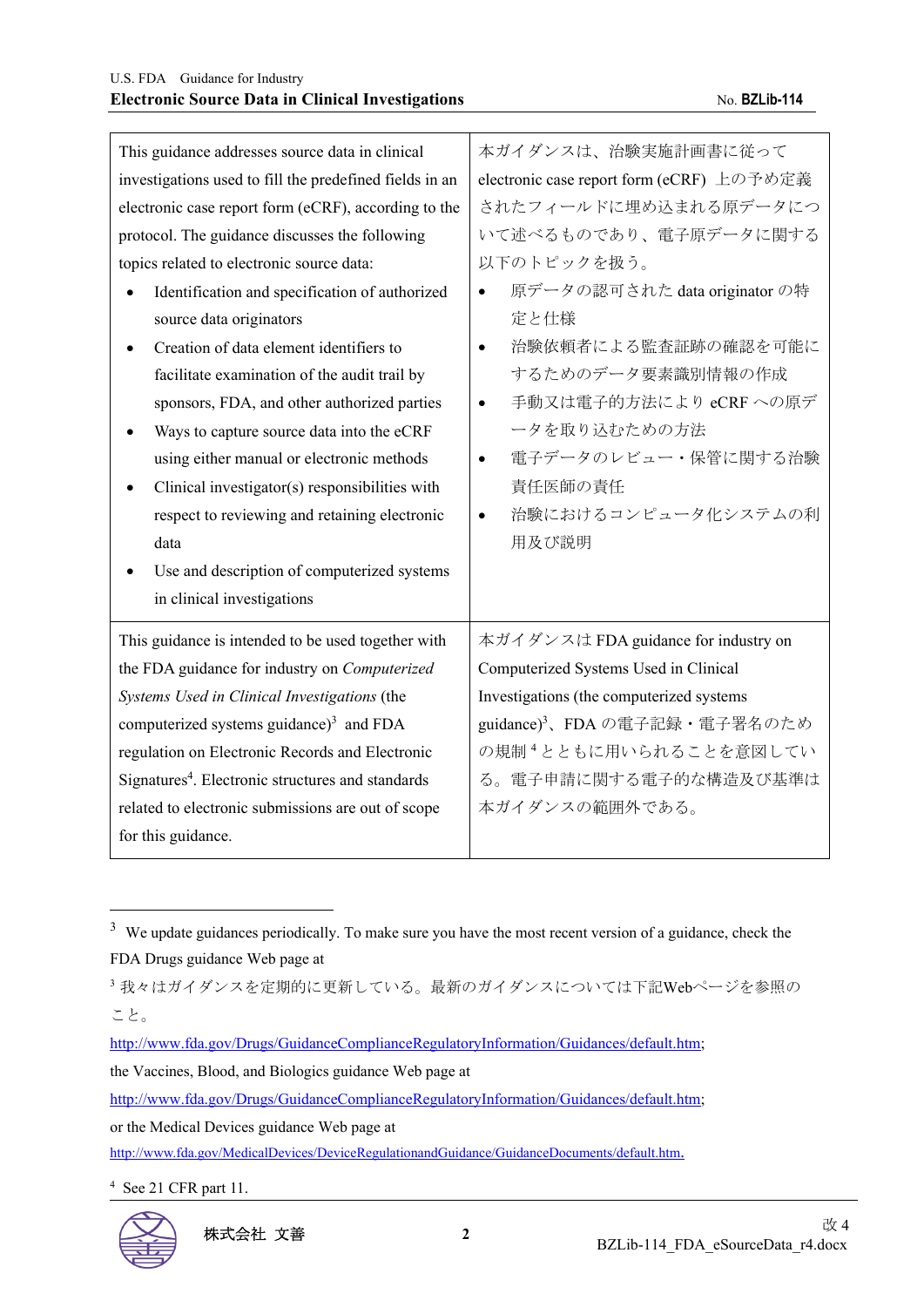| FDA's guidance documents, including this                | 本ガイダンスを含む FDA のガイダンス文書は   |
|---------------------------------------------------------|---------------------------|
| guidance, do not establish legally enforceable          | 法的に執行する責任を確立するものではない。     |
| responsibilities. Instead, guidances describe the       | むしろ、ガイダンスは、当該トピックに関し      |
| Agency's current thinking on a topic and should be      | FDA の現在の考え方を記載するものであり、    |
| viewed only as recommendations, unless specific         | 規制又は法的な要件が指定されていない限り、     |
| regulatory or statutory requirements are cited. The     | 単なる推奨事項として理解すべきである。FDA    |
| use of the word <i>should</i> in Agency guidances means | のガイダンスにおける should という単語は、 |
| that something is suggested or recommended, but         | 何かを提案又は推奨していることを意味してお     |
| not required.                                           | り、要求しているわけではない。           |

#### **II.** BACKGROUND

# II. 背景

| With the use of computerized systems for<br>capturing clinical investigation data, it is common<br>to find at least some source data recorded | 治験データの収集にコンピュータ化システム<br>を利用するようになったことで、少なくとも<br>一部の原データを電子的に記録することが一 |
|-----------------------------------------------------------------------------------------------------------------------------------------------|----------------------------------------------------------------------|
| electronically. Common examples include, but are                                                                                              | 般的になってきた。典型的な例としては、医                                                 |
| not limited to clinical data initially recorded in<br>electronic health records maintained by healthcare                                      | 療提供者が維持管理する電子診療記録に最初<br>に記録される治験データ、電子的な検査報告                         |
| providers and institutions, electronic laboratory                                                                                             | 書、機器からのデジタル医療イメージ、被験                                                 |
| reports, digital medical images from devices, and                                                                                             | 者が作成する電子日誌等が挙げられる。                                                   |
|                                                                                                                                               |                                                                      |
| electronic diaries completed by study subjects.                                                                                               |                                                                      |
| FDA regulations define an <i>electronic record</i> as                                                                                         | FDA の規制では <i>電子記録</i> をコンピュータ・シ                                      |
| any combination of text, graphics, data, audio,                                                                                               | ステムによって作成、修正、維持管理、保                                                  |
| pictorial, or other information represented in                                                                                                | 管、取出又は配信されるテキスト、グラフィ                                                 |
| digital form that is created, modified, maintained,                                                                                           | ック、データ、音声、画像、その他任意の情                                                 |
| archived, retrieved, or distributed by a computer                                                                                             | 報の組み合わせをデジタル形式で表現したも                                                 |
| system. <sup>5</sup> An eCRF is an example of an electronic                                                                                   | のと定義している <sup>5</sup> 。eCRFは電子記録の一つ                                  |

#### 5 21 CFR 11.3(b)(6).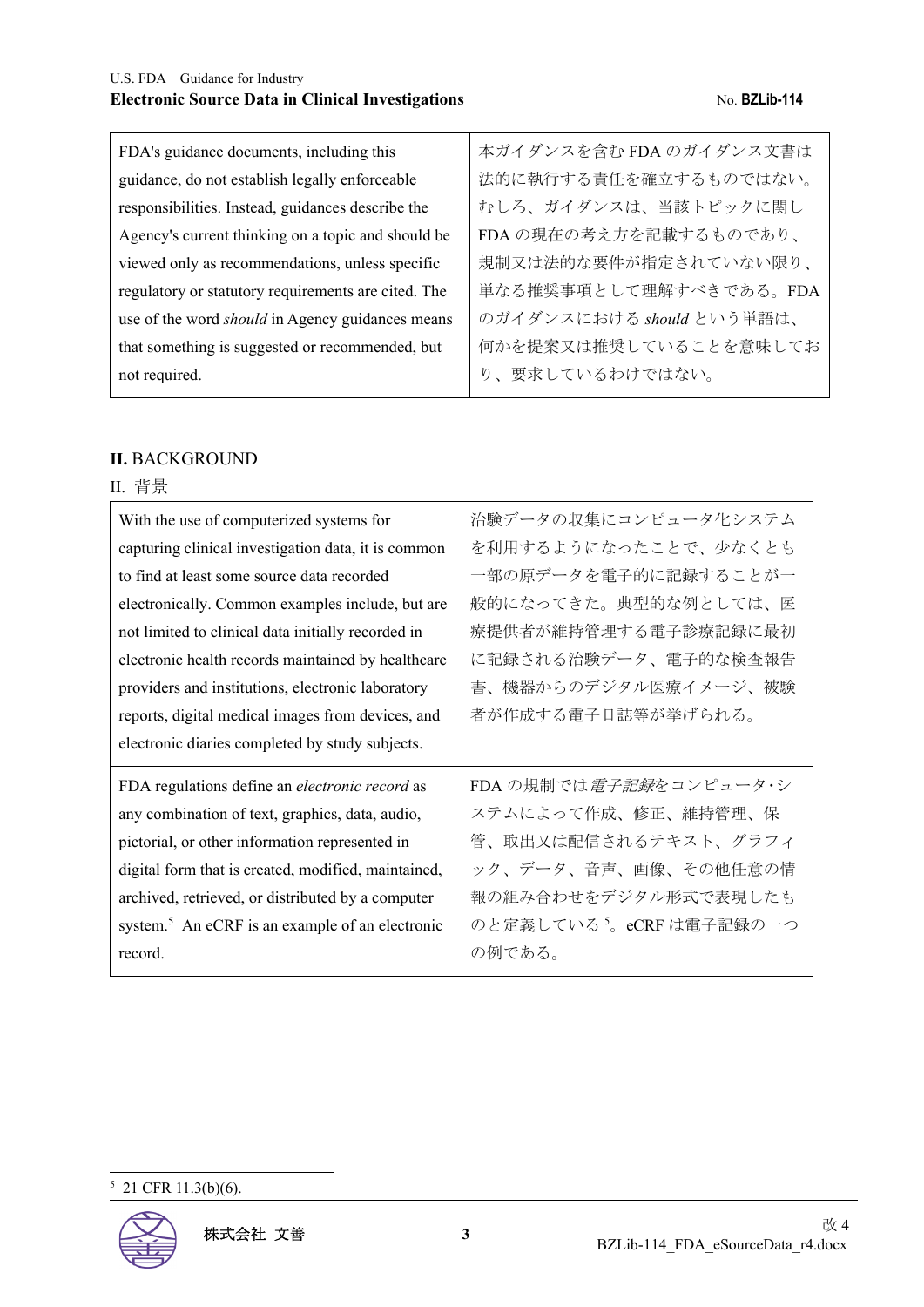| The eCRF is an auditable electronic record of<br>information that generally is reported to the<br>sponsor on each trial subject, according to a<br>clinical investigation protocol. The eCRF enables<br>clinical investigation data to be systematically<br>captured, reviewed, managed, stored, analyzed,<br>and reported. | eCRFは、監査可能な、治験実施計画書に従<br>って一般的に治験依頼者に報告される治験被<br>験者毎の情報の電子記録である。eCRFによ<br>り治験データを系統的に取得、レビュー、管<br>理、格納、分析、報告することができる。 |
|-----------------------------------------------------------------------------------------------------------------------------------------------------------------------------------------------------------------------------------------------------------------------------------------------------------------------------|-----------------------------------------------------------------------------------------------------------------------|
| Source data includes all information in original                                                                                                                                                                                                                                                                            | 原データとは、治験結果、観察、その他の活                                                                                                  |
| records and certified copies of original records of                                                                                                                                                                                                                                                                         | 動のオリジナル記録及びオリジナル記録の保                                                                                                  |
| clinical findings, observations, or other activities                                                                                                                                                                                                                                                                        | 証付き複写の中にある全ての情報を含むもの                                                                                                  |
| in a clinical investigation used for reconstructing                                                                                                                                                                                                                                                                         | であり、治験の再現及び評価に用いられる                                                                                                   |
| and evaluating the investigation. $6$ Access to                                                                                                                                                                                                                                                                             | 6。治験のレビュー及び査察において原データ                                                                                                 |
| source data is critical to the review and inspections                                                                                                                                                                                                                                                                       | へのアクセスは極めて重要である。FDA及び                                                                                                 |
| of clinical investigations. The review of source                                                                                                                                                                                                                                                                            | 治験依頼者の両方が原データをレビューする                                                                                                  |
| data by both the FDA and sponsor is important to                                                                                                                                                                                                                                                                            | ことは、被験者の権利、福祉、安全の適切な                                                                                                  |
| ensure adequate protection of the rights, welfare,                                                                                                                                                                                                                                                                          | 保護、並びに治験データの品質及び完全性を                                                                                                  |
| and safety of human subjects and the quality and                                                                                                                                                                                                                                                                            | 確実にするために重要である。原データは、                                                                                                  |
| integrity of the clinical investigation data. Source                                                                                                                                                                                                                                                                        | attributable 〔帰属/責任の所在が明確であ                                                                                           |
| data should be attributable, legible,                                                                                                                                                                                                                                                                                       | る〕、legible〔判読/理解できる〕、                                                                                                 |
| contemporaneous, original, and accurate                                                                                                                                                                                                                                                                                     | contemporaneous [同時である]、original [原                                                                                   |
| (ALCOA) and must meet the regulatory                                                                                                                                                                                                                                                                                        | 本である〕、accurate〔正確である〕(ALCOA)                                                                                          |
| requirements for recordkeeping. <sup>7</sup> Capturing                                                                                                                                                                                                                                                                      | であり、記録保管の規制要件 <sup>7</sup> を満たさなけ                                                                                     |
| source data electronically and transmitting it to the                                                                                                                                                                                                                                                                       | ればならない。原データの電子的な取得及び                                                                                                  |
| eCRF should:                                                                                                                                                                                                                                                                                                                | eCRFへ転送を行う際の留意点は以下であ                                                                                                  |
|                                                                                                                                                                                                                                                                                                                             | る。                                                                                                                    |

<sup>&</sup>lt;sup>6</sup> In 21 CFR 312.62(b), reference is made to records that are part of case histories as "supporting data"; the ICH guidance for industry E6 Good Clinical Practice: Consolidated Guidance (the ICH E6 guidance) (available at) uses the term "source data/documents." For the purpose of this guidance, these terms describe the same information and have been used interchangeably.

<sup>7</sup> 治験責任医師及び治験依頼者に対する主要な記録保管要件については 21 CFR 312.50, 312.58, 312.62, 及び 312.68 を参照のこと。医療機器については 21 CFR 812.140 及び 812.145 を参照のこと。



<sup>6</sup> 21 CFR 312.62(b)において、症例経過記録の一部の記録を「支持データ」として参照している。ICH E6 ガイダンス

<sup>(</sup>http://www.fda.gov/Drugs/GuidanceComplianceRegulatoryInformation/Guidances/default.htm 又は http://www.fda.gov/Drugs/GuidanceComplianceRegulatoryInformation/Guidances/default.htm より入手可 能)では「原データ/原資料」という用語を使っている。本ガイダンスにおいては、これらの用語はど ちらも同じ意味で用いている。

<sup>7</sup> For the principal record keeping requirements for clinical investigators and sponsors developing drugs and biologics, see 21 CFR 312.50, 312.58, 312.62, and 312.68. For medical devices, see 21 CFR 812.140 and 812.145.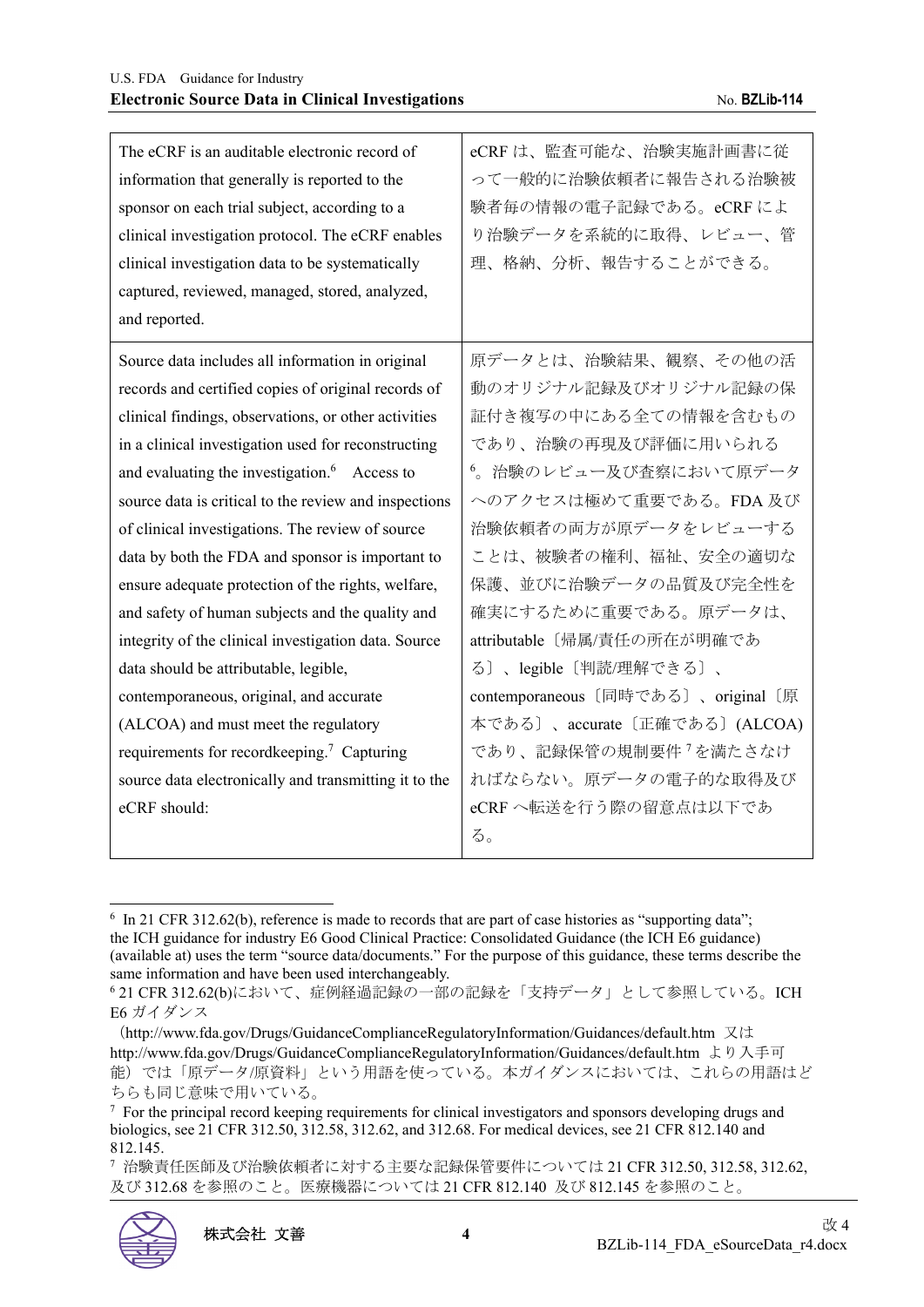| Eliminate unnecessary duplication of data       | 不必要な重複データは取り除く。<br>$\bullet$         |
|-------------------------------------------------|--------------------------------------|
| Reduce the possibility for transcription errors | 転記エラーの可能性を低減する。<br>$\bullet$         |
| Encourage entering source data during a         | 必要に応じ、原データを被験者の visit 中<br>$\bullet$ |
| subject's visit, where appropriate              | に入力することを奨励する。                        |
| Eliminate transcription of source data prior to | eCRFに入力するまでに原データの転記<br>$\bullet$     |
| entry into an eCRF                              | エラーを取り除く。                            |
| Facilitate remote monitoring of data            | • データの遠隔モニタリングができるよう                 |
| Promote real-time access for data review        | にする。                                 |
| Facilitate the collection of accurate and       | リアルタイムアクセスによるデータレビ<br>$\bullet$      |
| complete data                                   | ューを促進する。                             |
|                                                 | 正確かつ完全なデータを収集できるよう<br>$\bullet$      |
|                                                 | にする。                                 |
|                                                 |                                      |

#### **III. ELECTRONIC SOURCE DATA**

III. 電子原データ

 $\blacksquare$ 

| Electronic source data are data initially recorded in | 電子原データは最初から電子形式で記録され |
|-------------------------------------------------------|----------------------|
| electronic format. They can include information in    | るデータである。電子原データは、治験結  |
| original records and certified copies of original     | 果、観察、その他の活動のオリジナル記録及 |
| records of clinical findings, observations, or other  | びオリジナル記録の保証付き複写の中にある |
| activities captured prior to or during a clinical     | 全ての情報を含むものであり、治験の再現及 |
| investigation used for reconstructing and             | び評価に用いられる。           |
| evaluating the investigation.                         |                      |
|                                                       |                      |

## **IV. RECOMMENDATIONS**

| 推奨事項<br>IV |  |
|------------|--|
|------------|--|

| This guidance provides the following             | なガイダンスは治験におけるコンピュータ化   |
|--------------------------------------------------|------------------------|
| recommendations regarding the use of             | 1 システムの利用に関して以下の事項を推奨す |
| computerized systems in clinical investigations. | る。                     |

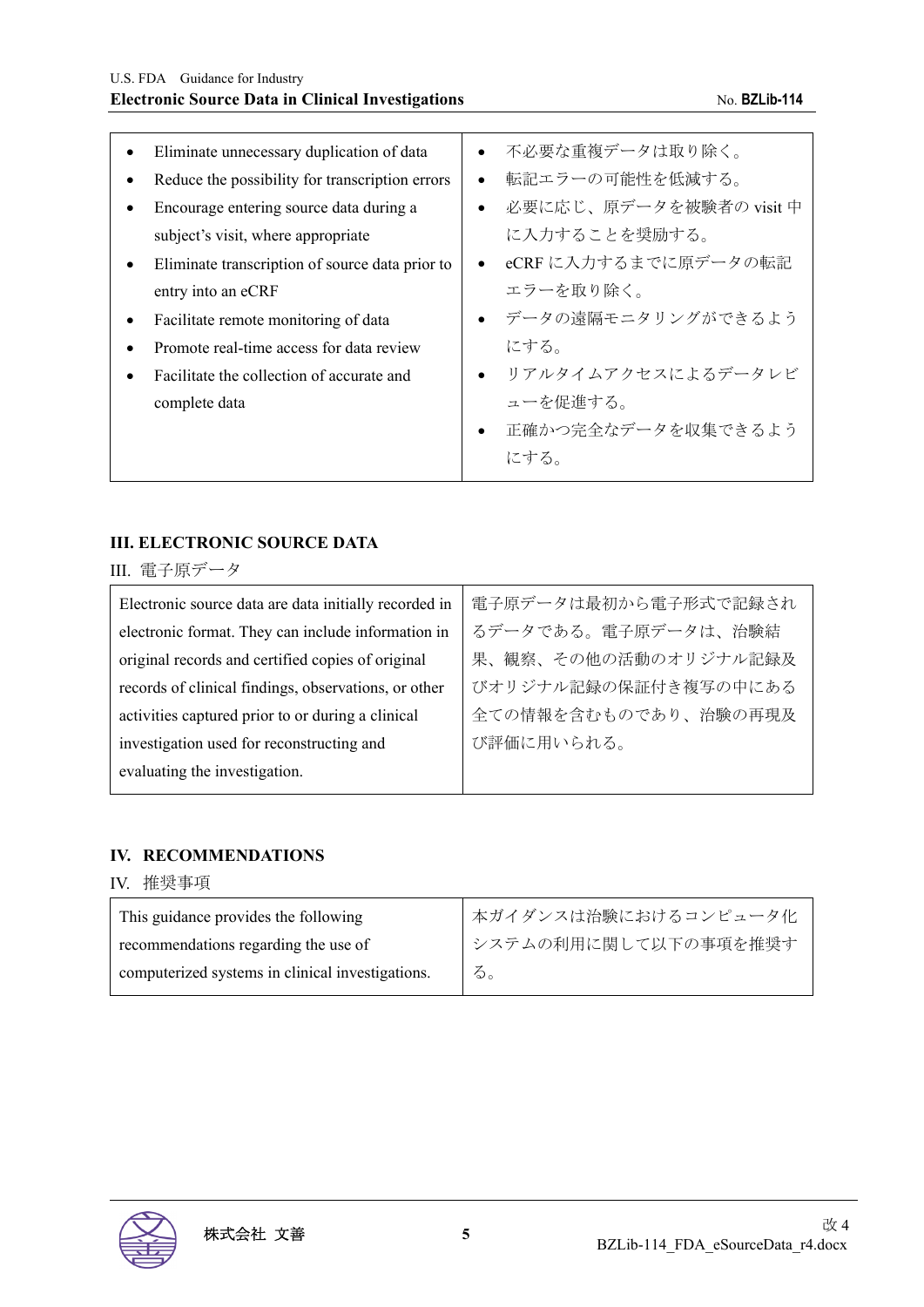$\overline{\mathbf{1}}$ 

# **A. Data Capture**

A. データ取得

# *1. Electronic Source Data Origination*

# 1. 電子原データの発生

| A data element in an eCRF represents the smallest                                                                                                                                                                                                                                                                                                                                                                                                                                                                           | eCRFのデータ要素とは、治験において被験                                                                                                                                                                              |
|-----------------------------------------------------------------------------------------------------------------------------------------------------------------------------------------------------------------------------------------------------------------------------------------------------------------------------------------------------------------------------------------------------------------------------------------------------------------------------------------------------------------------------|----------------------------------------------------------------------------------------------------------------------------------------------------------------------------------------------------|
| unit of observation captured for a subject in a                                                                                                                                                                                                                                                                                                                                                                                                                                                                             | 者に関して取得した最小単位の所見である。                                                                                                                                                                               |
| clinical investigation. Examples of data elements                                                                                                                                                                                                                                                                                                                                                                                                                                                                           | データ要素の例としては、人種、白血球数、                                                                                                                                                                               |
| include race, white blood cell count, pain severity                                                                                                                                                                                                                                                                                                                                                                                                                                                                         | pain severity measurement、等の治験中に得ら                                                                                                                                                                 |
| measurement, or other clinical observations made                                                                                                                                                                                                                                                                                                                                                                                                                                                                            | れ、記録される治験の所見が挙げられる。各                                                                                                                                                                               |
| and documented during a study. Each data element                                                                                                                                                                                                                                                                                                                                                                                                                                                                            | データ要素は認可された data originator と関連                                                                                                                                                                    |
| is associated with an authorized data originator.                                                                                                                                                                                                                                                                                                                                                                                                                                                                           | 付けられる。data originator の例としては以下                                                                                                                                                                     |
| Examples of data originators include, but are not                                                                                                                                                                                                                                                                                                                                                                                                                                                                           | が挙げられる。                                                                                                                                                                                            |
| limited to:                                                                                                                                                                                                                                                                                                                                                                                                                                                                                                                 |                                                                                                                                                                                                    |
| Clinical investigator(s) and delegated clinical<br>study staff<br>Clinical investigation subjects or their legally<br>authorized representatives<br>Consulting services (e.g., a radiologist<br>reporting on a computed tomography (CT)<br>scan)<br>Medical devices (e.g., electrocardiograph<br>(ECG) machine and other medical<br>instruments such as a blood pressure<br>machine)<br>Electronic health records (EHRs)<br>Automated laboratory reporting systems<br>(e.g., from central laboratories)<br>Other technology | 治験責任医師、及び権限移譲された治験<br>スタッフ<br>治験の被験者又は法定代理人<br>$\bullet$<br>コンサルティングサービス (例: CTス<br>$\bullet$<br>キャンに関して報告する放射線技師)<br>医療機器 (例:心電図装置及び血圧計な<br>どの医療用の機器)<br>電子診療記録<br>(中央検査室等の) 自動検査報告システム<br>その他の技術 |
| A list of all authorized data originators (i.e.,                                                                                                                                                                                                                                                                                                                                                                                                                                                                            | 全ての認可された data originator (すなわち、                                                                                                                                                                    |
| persons, systems, devices, and instruments) should                                                                                                                                                                                                                                                                                                                                                                                                                                                                          | 人、システム、機器、装置)の一覧は治験依                                                                                                                                                                               |
| be developed and maintained by the sponsor and                                                                                                                                                                                                                                                                                                                                                                                                                                                                              | 頼者により作成・維持され、各治験サイトで                                                                                                                                                                               |
| made available at each clinical site. In the case of                                                                                                                                                                                                                                                                                                                                                                                                                                                                        | 閲覧可能となるようにすべきである。ePRO                                                                                                                                                                              |
| electronic, patient-reported outcome measures, the                                                                                                                                                                                                                                                                                                                                                                                                                                                                          | の場合、被験者 (ユニークな被験者番号等)                                                                                                                                                                              |
| subject (e.g., unique subject identifier) should be                                                                                                                                                                                                                                                                                                                                                                                                                                                                         | が発信者として登録すべきである。                                                                                                                                                                                   |
| listed as the originator.                                                                                                                                                                                                                                                                                                                                                                                                                                                                                                   |                                                                                                                                                                                                    |

 $\top$ 

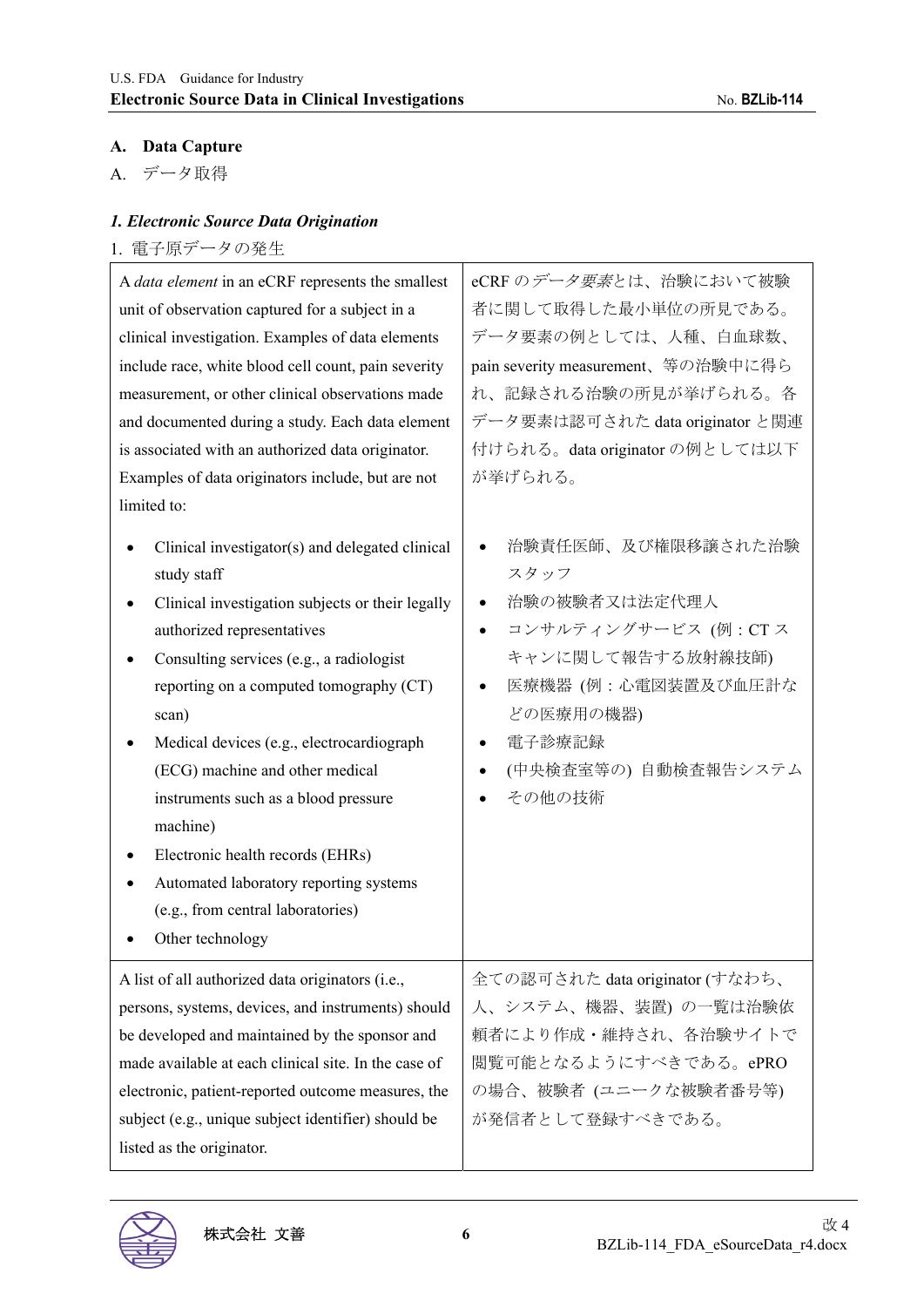| When identification of data originators relies on   | data originator の識別をユーザ ID とユニーク   |
|-----------------------------------------------------|------------------------------------|
| identification (log-on) codes and unique            | なパスワードに依存する場合、認可されたユ               |
| passwords, controls must be employed to ensure      | ーザ名とパスワードのセキュリティ及び完全               |
| the security and integrity of the authorized user   | 性を確実にするための管理を施さなければな               |
| names and passwords. <sup>8</sup> When electronic   | らない <sup>8</sup> 。ログオン/パスワードの代わりに指 |
| thumbprints or other biometric identifiers are used | 紋等のバイオメトリクスによる認証手段を用               |
| in place of an electronic log-on/password, controls | いる場合、本来の所有者以外の誰にも利用さ               |
| should be designed to ensure that they cannot be    | れないような管理を設計すべきである。                 |
| used by anyone other than their original owner.     |                                    |
|                                                     |                                    |
| When a system, device, or instrument                | eCRF のデータ要素フィールドがシステム/機            |
| automatically populates a data element field in the | 器/装置により自動的に埋められる場合、当該              |
| eCRF, a data element identifier (see section        | システム/機器/装置がそのデータ要素の発信              |
| III.A.3) should be created that automatically       | 者であることを自動的に識別できるようなデ               |
| identifies the particular system, device, or        | ータ要素識別情報 (III.A.3 参照) を生成すべ        |
| instrument (e.g., name and type) as the originator  | きである。例えば、心電図装置からデータが               |
| of the data element. For example, if an ECG         | 自動的に eCRF に転送される場合、その心電            |
| machine automatically transmits to the eCRF, a      | 図装置が発信者であることを示すようなデー               |
| data element identifier should be generated that    | タ要素識別情報を生成すべきである。                  |

#### *2. Source Data Capture*

or electronically as described below.

| 2. 原データの取得                                                    |  |
|---------------------------------------------------------------|--|
| Data can be entered into the eCRF either manually   データは、以下にえ |  |

示すように、eCRF に手 で、又は電子的に入力される。

<sup>&</sup>lt;sup>8</sup> 21 CFR 11.300(a); see also the computerized systems guidance.

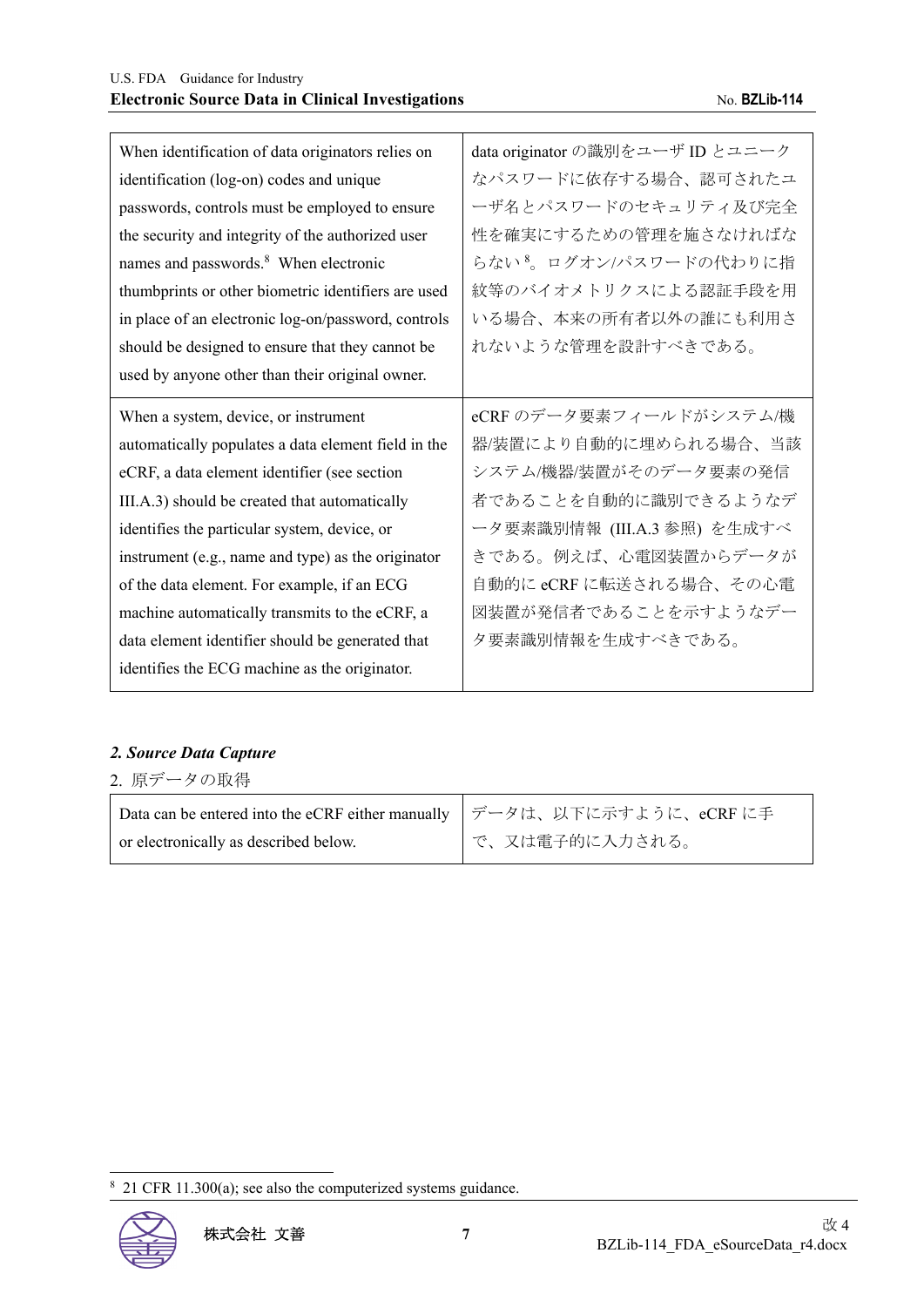# **a. Direct Entry of Data Into the eCRF**

a. eCRF へのデータの直接入力

| Many data elements (e.g., blood pressure, weight,    | 治験における多くのデータ要素 (例:血圧、             |
|------------------------------------------------------|-----------------------------------|
| temperature, pill count, resolution of a symptom or  | 体重、体温、錠剤の数、症状や兆候への対応)             |
| sign) in a clinical investigation can be obtained at | は visit 時に入手でき、認可された data         |
| a study visit and can be entered directly into the   | originator から eCRF へ直接入力される。デー    |
| eCRF by an authorized data originator. This direct   | タの直接入力は、eCRF 入力前に紙からの転            |
| entry of data can eliminate errors by not using a    | 記が不要なため、〔転記〕エラーを除くこと              |
| paper transcription step before entry into the       | ができる。これらのデータ要素については、              |
| eCRF. For these data elements, the eCRF is the       | eCRF が source となる。もし紙からの転記ス       |
| source. If a paper transcription step is used, then  | テップがある場合、紙の文書を保持し、FDA             |
| the paper documentation should be retained and       | 査察時に提供可能にすべきである。(III.A.2.c        |
| made available for FDA inspection (see section       | 参照)                               |
| $III.A.2.c$ ).                                       |                                   |
|                                                      |                                   |
| When pertinent supportive information is             | 関連する裏付け情報が提供可能である場合、              |
| available, FDA could request other documents         | FDAは査察時に、原データ要素の認可された             |
| during an inspection to corroborate a direct entry   | data originator から eCRF への直接入力を裏付 |
| of source data elements into the eCRF by an          | ける文書を要求するかもしれない。例えば、              |
| authorized data originator. For example, at an       | 初回 visit で治験責任医師は被験者に既往症に         |
| initial visit, a clinical investigator might ask a   | ついて尋ね、それを eCRF に入力する場合が           |
| subject about underlying illnesses, and proceed to   | ある。FDA の査察では、その診断を裏付ける            |
| enter the illness(es) in an eCRF. During an FDA      | ための検査や投薬の証拠となる記録を要求す              |
| inspection, a record may be requested for evidence   | るかもしれない。                          |
| of testing or the use of medications to corroborate  |                                   |

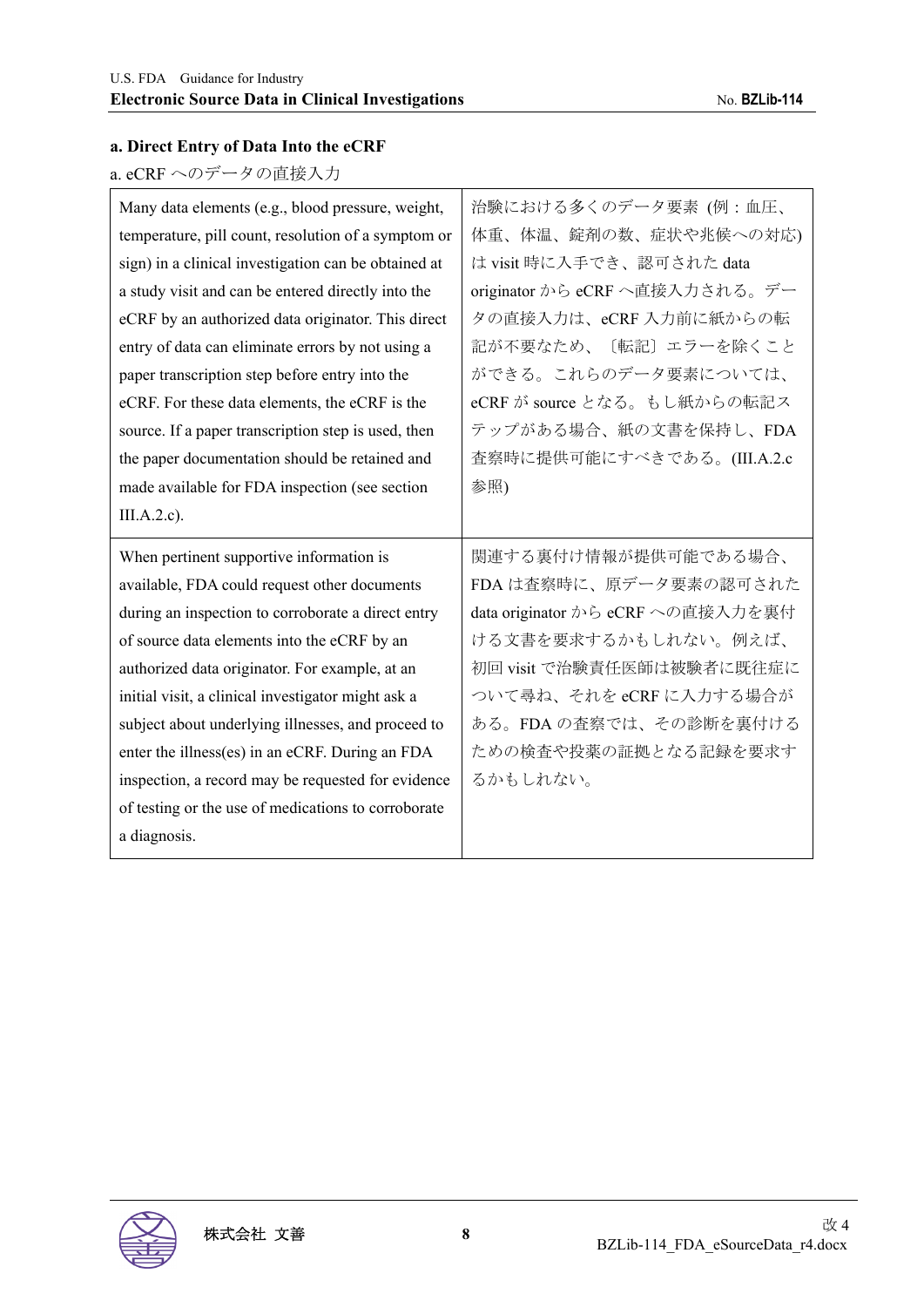| Typically, images (e.g., CT scans) are not included     | 一般的に、(CT スキャンのような) 画像は          |
|---------------------------------------------------------|---------------------------------|
| as data elements in an eCRF, but rather the clinical    | eCRF のデータ要素には含まれず、むしろ画          |
| interpretation of the image is included as a            | 像の解釈が予め定義されたデータフィールド            |
| predefined data field. When an image (e.g., a CT        | に含まれる。(CT スキャンのような) 画像が         |
| scan) is sent to a central reading center for clinical  | 解釈のために中央解析施設に送付され、放射            |
| interpretation and the radiologist is authorized to     | 線技師が eCRF に直接データを入力する権限         |
| enter data directly into the eCRF, then the             | を持つとき、放射線技師の(「正常である」            |
| radiologist's assessment (e.g., normal) is the data     | 等の) 所見が eCRF の予め定義されたデータ        |
| element as predefined in the eCRF, the radiologist      | 要素となり、放射線技師が data originator、CT |
| is the data originator and the CT scan is the           | スキャンが関連する治験記録となる。ただ             |
| pertinent clinical record. However, when the            | し、放射線技師が治験責任医師に報告書を送            |
| radiologist sends a report to a clinical                | 付し、治験責任医師がデータを eCRF に転記         |
| investigator(s) who transcribes the data into the       | する場合、治験責任医師が発信者であり、放            |
| $eCRF$ , the clinical investigator(s) is the originator | 射線技師の報告書が source となる。           |
| and the source is the radiologist's report.             |                                 |
|                                                         |                                 |

# **b. Automatic Transmission of Data From Devices or Instruments Directly to the eCRF**

#### b. 機器・装置から eCRF へのデータの直接自動転送

| When a device or instrument is the data originator | 機器や装置が data originator (例: 血圧計や血 |
|----------------------------------------------------|----------------------------------|
| (e.g., blood pressure monitoring device or         | 糖計)となり、データが自動的に直接 eCRF           |
| glucometer) and data are automatically transmitted | に転送される場合、eCRF が source となる。      |
| directly to the eCRF, the eCRF is the source. If a | データが機器や装置から自動的に電子診療記             |
| process is used by which the device or instrument  | 録やサービスプロバイダのデータベース等に             |
| transmits data automatically to, for example, an   | 転送される場合、電子診療記録やサービスプ             |
| electronic health record system or to a service    | ロバイダのデータベースが source となる。         |
| provider's database, then the EHR or the service   |                                  |
| provider's database is the source.                 |                                  |

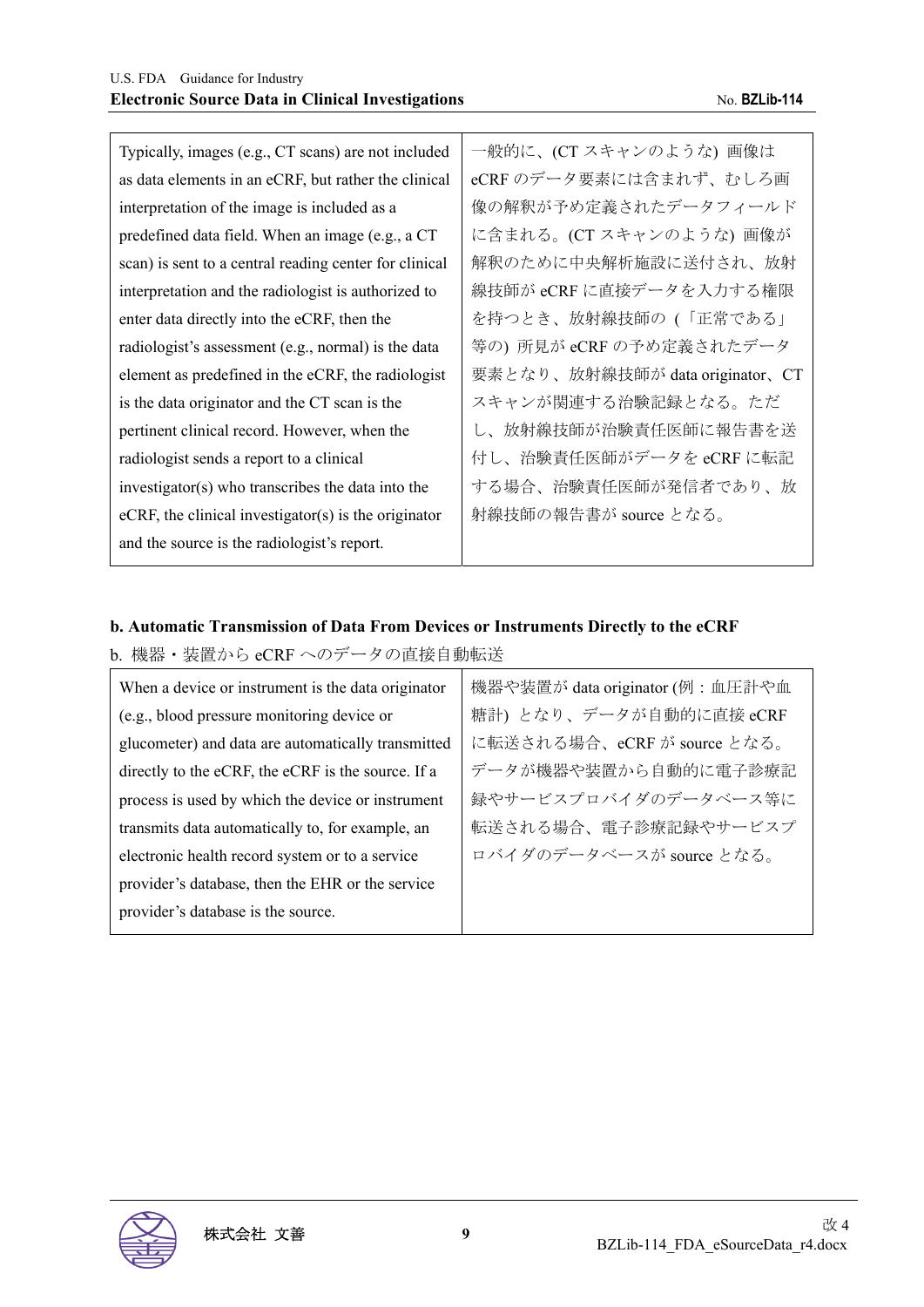#### **c. Transcription of Data From Paper or Electronic Sources to the eCRF**

# c. 紙又は電子的な Source からのデータの転記

| 紙又は電子的な原資料からデータ要素を転記            |
|---------------------------------|
| する場合、原資料から転記することを認可さ            |
| れた者が data originator とみなされる。このよ |
| うなデータ要素については、データ要素の転            |
| 記元となる電子的又は紙の資料が source とな       |
| る。このようなデータ (例:検査室からの報           |
| 告書、装置からのプリントアウト、医師によ            |
| る経過記録、被験者のカルテ、看護師のメモ            |
| 等のオリジナル記録又は保証付き複写)は治            |
| 験責任医師により維持管理され、FDA 査察官          |
| に要求されたときに提供可能でなければなら            |
| ない?                             |
|                                 |
|                                 |

#### **d. Direct Transmission of Data From the Electronic Health Record to the eCRF**

#### d. 電子診療記録から eCRF へのデータの直接転送

| Data elements originating in an EHR can be            | 電子診療記録が元となるデータ要素は eCRF   |
|-------------------------------------------------------|--------------------------|
| transmitted directly into the eCRF automatically.     | に直接自動的に転送することができる。機器     |
| Unlike a direct transmission to an eCRF from          | や装置からの直接転送とは異なり、電子診療     |
| instruments or medical devices, EHRs can use          | 記録では介入プロセス (例:適切なデータ要    |
| intervening processes (e.g., algorithms for the       | 素を選択するアルゴリズムなど)を用いるこ     |
| selection of the appropriate data elements). For      | とができる。この理由から、電子診療記録は     |
| this reason the EHR is the source, and the pertinent  | source であり、関連する治験被験者のデータ |
| data for the subjects in the clinical study should be | は FDA 査察中にレビューできるように提供   |
|                                                       |                          |
| made available for review during an FDA               | 可能にしておくべきである。            |
| inspection.                                           |                          |
| The ability of sponsors and/or monitors to access     | 治験依頼者、及び (又は) モニタが治験情報   |
| health records of study subjects in clinical          | システム上で被験者の診療記録へアクセスで     |
| information systems relevant to the clinical          | きる程度は、紙の診療記録へアクセスできる     |
| investigation should not differ from their ability to | 程度と同様にすべきである。            |

9 21 CFR 312.62(b) and 812.140(a)(3).

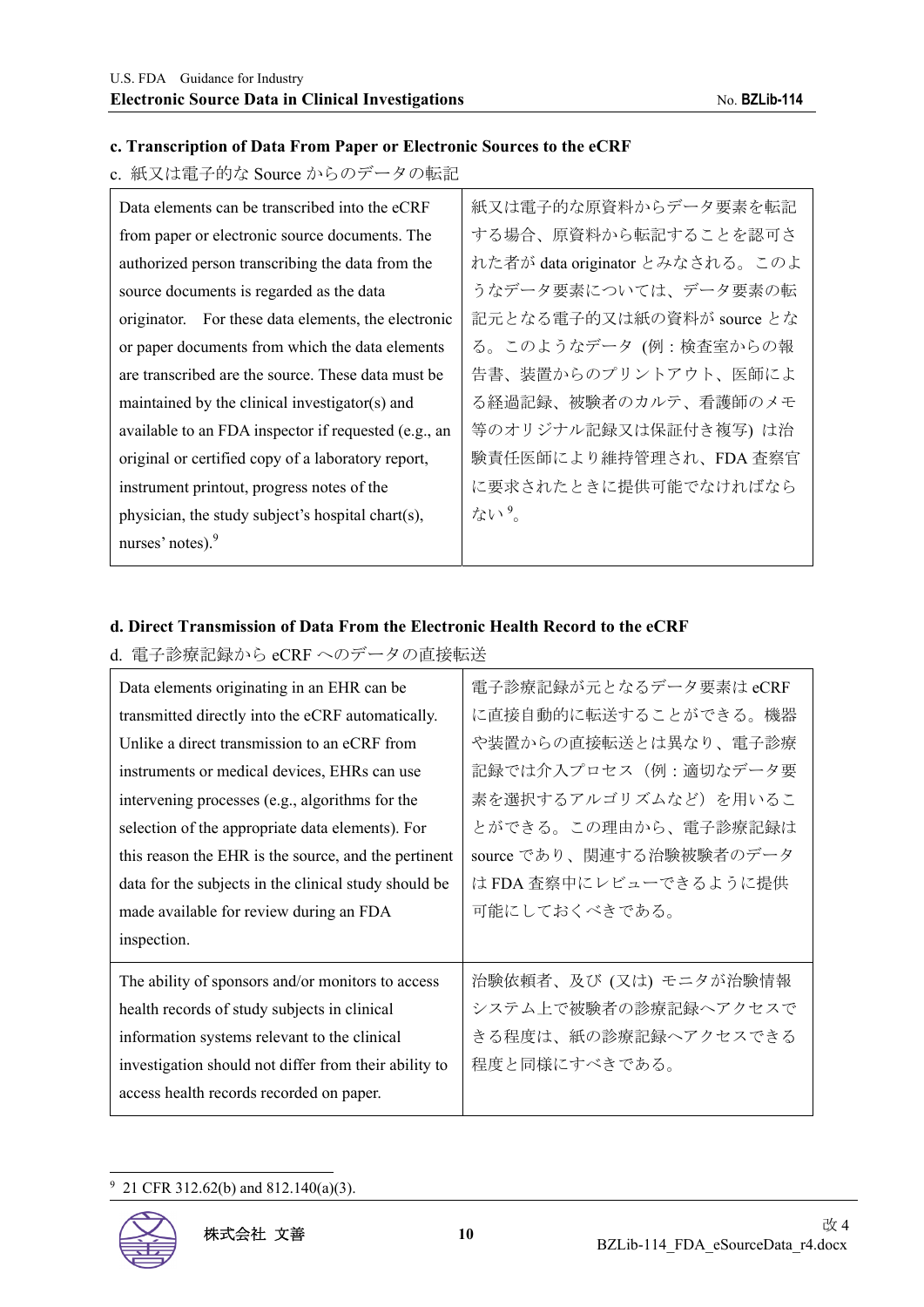#### **e. Transmission of Data From Patient-Reported Outcome (PRO) Instruments to the eCRF**

e. 患者報告アウトカム (PRO) 装置からのデータの転送

| When a PRO instrument is used by a subject to      | 被験者が PRO 装置を利用し、直接 eCRF にデ     |
|----------------------------------------------------|--------------------------------|
| transmit data elements directly to the eCRF, the   | ータを転送した場合、被験者が data originator |
| subject is the data originator and the eCRF is the | となり、eCRF が source となる。被験者が装    |
| source. If a process is used by which the subject  | 置からサービスプロバイダのデータベースに           |
| uses the instrument to transmit data to a          | データ転送するような場合、サービスプロバ           |
| technology service provider database, the service  | イダのデータベースが source となる。         |
| provider database is the source.                   |                                |
|                                                    |                                |

## *3. Data Element Identifiers*

3. データ要素識別情報

The eCRF should include the capability to record who entered or generated the data and when it was entered or generated. Changes to the data must not obscure the original entry, and must record who made the change, when, and why. $10$  Data element identifiers should be attached to each data element as it is entered or transmitted by the originator into the eCRF. Data element identifiers should contain the following:

- Originators of the data element (including those data elements entered manually (e.g., by the clinical investigator(s)) and automatically (e.g., EHR, device, or instrument))
- Date and time the data element was entered into the eCRF (the audit trail begins at the time the data are transmitted to the eCRF)
- Clinical investigation subjects to which the data element belongs

eCRF は誰がいつデータを入力又は生成した のかを記録する能力を備えるべきである。デ ータを変更するときは入力済みデータを消去 してはならず、誰が、いつ、なぜ変更したの かを記録しなければならない <sup>10</sup>。データ要素 識別情報は、発信者により eCRF へ入力・転 送される際に、各データ要素に付されるべき てある。データ要素識別情報【お注】には以下 が含まれるべきである。

【訳注:Data element identifier は定訳を見つ けられなかったため「データ要素識別情報」 と訳した。】

- データ要素の発信者 ( (治験責任医師等 により) 手動で入力されたデータ要素、 及び (電子診療記録、機器、装置等によ り) 自動で入力されたデータ要素を含む)
- データ要素が eCRF に投入された日付時 刻 (監査証跡はデータが eCRF に転送さ れた時点で開始する)

データ要素が属する治験被験者

<sup>10 21</sup> CFR 11.10(e).

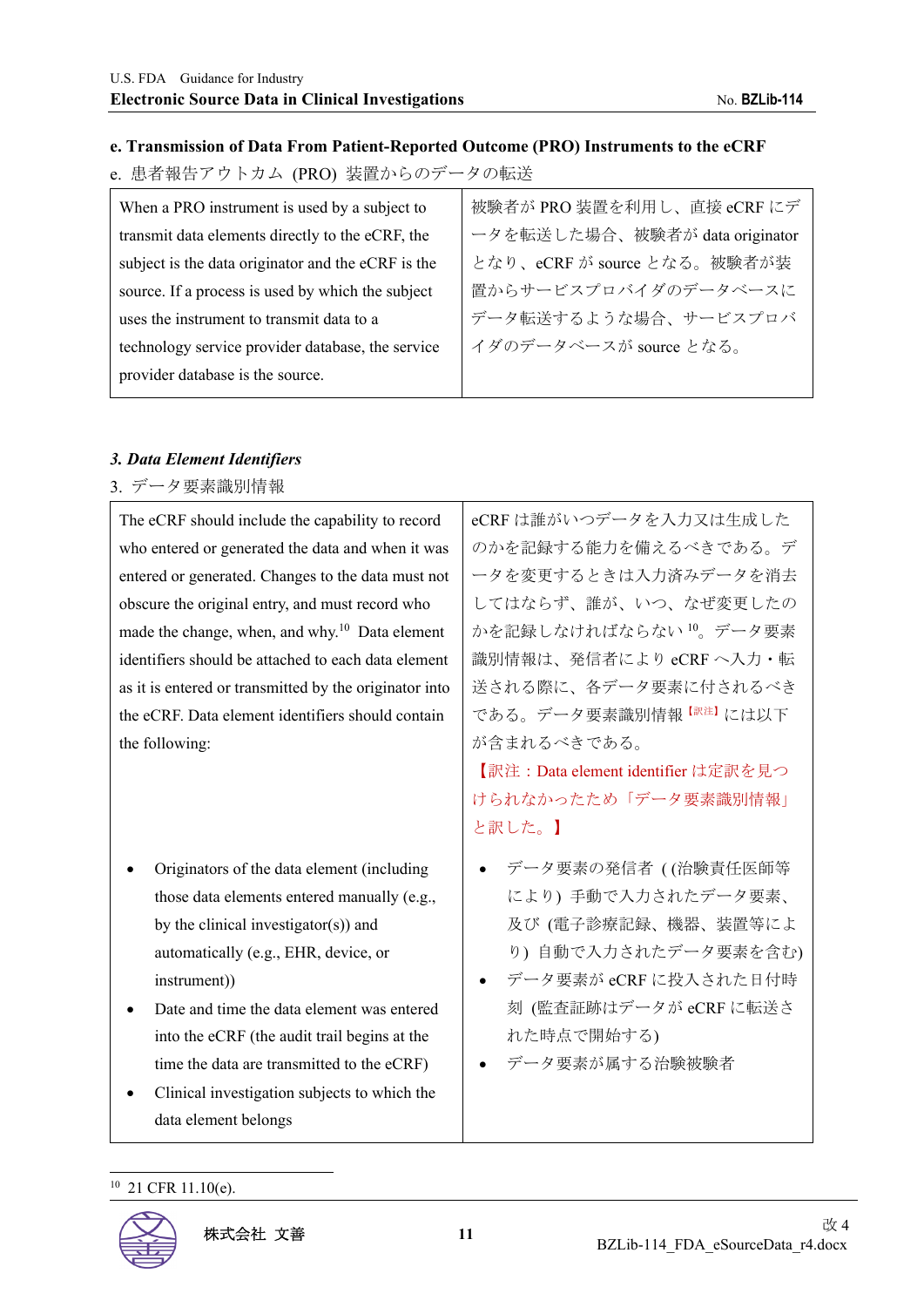| These data element identifiers will allow sponsors,   | これらのデータ要素識別情報により、治験依    |
|-------------------------------------------------------|-------------------------|
| FDA, and other authorized parties to examine the      | 頼者、FDA、他の権限を持つ関係者が、eCRF |
| audit trail of the eCRF data (and this audit trail    | データの監査証跡を調べることが可能になる    |
| should be readily available in a human readable       | (また、監査証跡は人の読める形式ですぐに提   |
| form). In addition, they provide information that     | 供できるようにしておくべきである。) さら   |
| will allow FDA to reconstruct and evaluate the        | に、データ要素識別情報により、FDA が治験  |
| clinical investigation.                               | を再現し、評価することができる。        |
|                                                       |                         |
| Although it is not necessary to automatically         | eCRF上でデータ要素が表示される全ての箇   |
| display the data element identifiers wherever data    | 所でデータ要素識別情報を自動的に表示する    |
| elements appear in the eCRF, the eCRF system          | 必要はないが、eCRFシステムには、FDAが  |
| should include a functionality that enables FDA to    | 各データ要素に関連する識別情報を表示又は    |
| reveal or access the identifiers related to each data | アクセスできるような機能を備えるべきであ    |

#### *4. Modifications and Corrections*

4. 修正及び訂正

| Only a clinical investigator(s) or delegated clinical      | 治験責任医師又は権限移譲された治験スタッ               |
|------------------------------------------------------------|------------------------------------|
| study staff should perform modifications or                | フのみが eCRF データの修正又は訂正を行う            |
| corrections to eCRF data. Modified and/or                  | べきである。修正及び (又は) 訂正されたデ             |
| corrected data elements must have data element             | ータ要素には、変更の日付・時刻、発信者、               |
| identifiers that reflect the date, time, originator and    | 理由を特定できるようなデータ要素識別情報               |
| reason for the change, and must not obscure                | を持たせなければならず、また入力済みのデ               |
| previous entries. <sup>11</sup> A field should be provided | ータを消去してはならない <sup>11</sup> 。発信者が、変 |
| allowing originators to describe the reason for the        | 更理由 (「転記エラーのため」等) を説明す             |
| change (e.g., transcription error). Automatic              | るためのフィールドを用意しておく必要があ               |
| transmissions should have traceability and controls        | る。自動転送の場合は、変更理由を反映した               |
| via the audit trail to reflect the reason for the          | 監査証跡により、トレーサビリティ及び管理               |
| change.                                                    | を確保すべきである。                         |

#### $11$  21 CFR 11.10(e).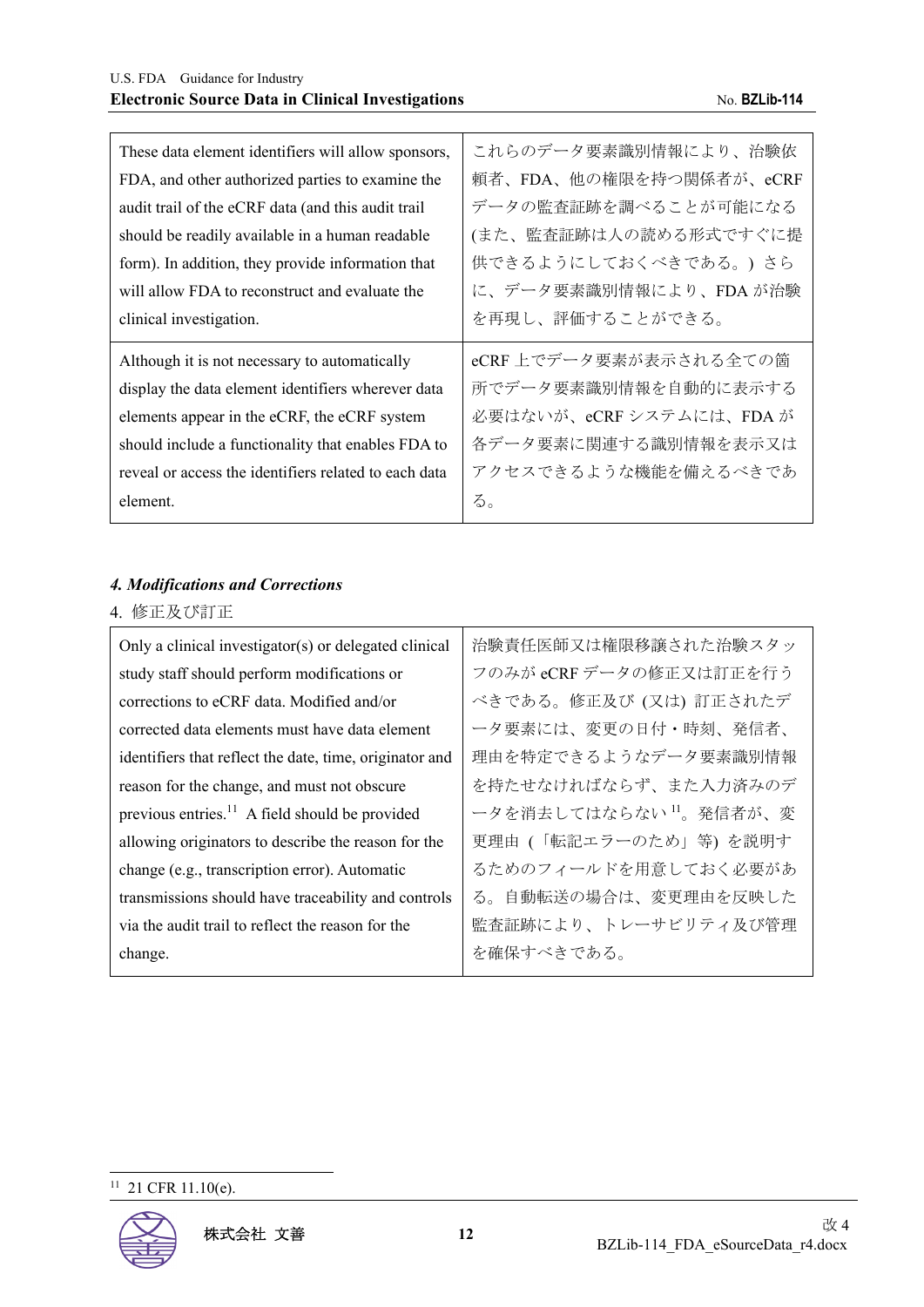ability to enter comments about issues associated with the data. Sponsors should describe (e.g., in a data management plan) the electronic prompts, flags, and data quality checks that are designed to address, for example, data inconsistencies, missing 任医師はデータに関する問題についてコメン ト入力できる能力を持つべきである。治験依 頼者は、例えばデータの矛盾、欠落、範囲外 の入力に対応するために設計された電子的な プロンプト、フラグ、及びデータ品質チェッ クを (データ管理計画等に) 記載すべきであ

#### We encourage the use of electronic prompts, flags, and data quality checks in the eCRF to minimize errors and omissions during data entry.<sup>12</sup> Prompts can be designed to alert the data originator to missing data, inconsistencies, inadmissible values (e.g., date out of range), and to request additional data where appropriate (e.g., by prompting a clinical investigator(s) to complete an adverse event report form triggered by a critical laboratory result). Clinical investigator(s) should have the 入力時のエラーや抜けを最小限にするため、 我々は eCRF における電子的なプロンプト 〔コンピュータが表示するユーザへの指 示〕、フラグ、及びデータ品質チェックの利 用を奨励する <sup>12</sup>。プロンプトは data originator に対してデータの欠落や矛盾、不正な値 (例:範囲外のデータ) を注意し、必要に応じ 追加データを要求する (例:重大な検査結果 から、治験責任医師に有害事象報告フォーム を完成させるよう促す) ものである。治験責

#### *5. Use of Electronic Prompts, Flags, and Data Quality Checks in the eCRF*

5. eCRF における電子的なプロンプト、フラグ、及びデータ品質チェックの利用

#### **B. Data Review**

B. データレビュー

#### *1. Clinical investigator(s)*

data, and entries out of range.

治験責任医師

| The clinical investigator is the individual who      | 治験責任医師は、治験を実施する個人 (すな |
|------------------------------------------------------|-----------------------|
| conducts a clinical investigation (i.e., under whose | わち、その者の直接指示のもとで試験物質や  |
| immediate direction the test article or              | 治験薬が投与又は処分され、又は被験者に使  |
| investigational product is administered or           | 用される)、又はチームにより治験が実施され |
| dispensed to, or used involving, a subject), or in   | ている場合、チームの責任のあるリーダとな  |
| the event of an investigation conducted by a team    | $5^{13}$              |
| of individuals, is the responsible leader of that    |                       |
| team. $^{13}$                                        |                       |
|                                                      |                       |

る。

<sup>12</sup> See the computerized systems guidance.

<sup>&</sup>lt;sup>13</sup> See definitions in 21 CFR 312.3(b) and 812.3(i).

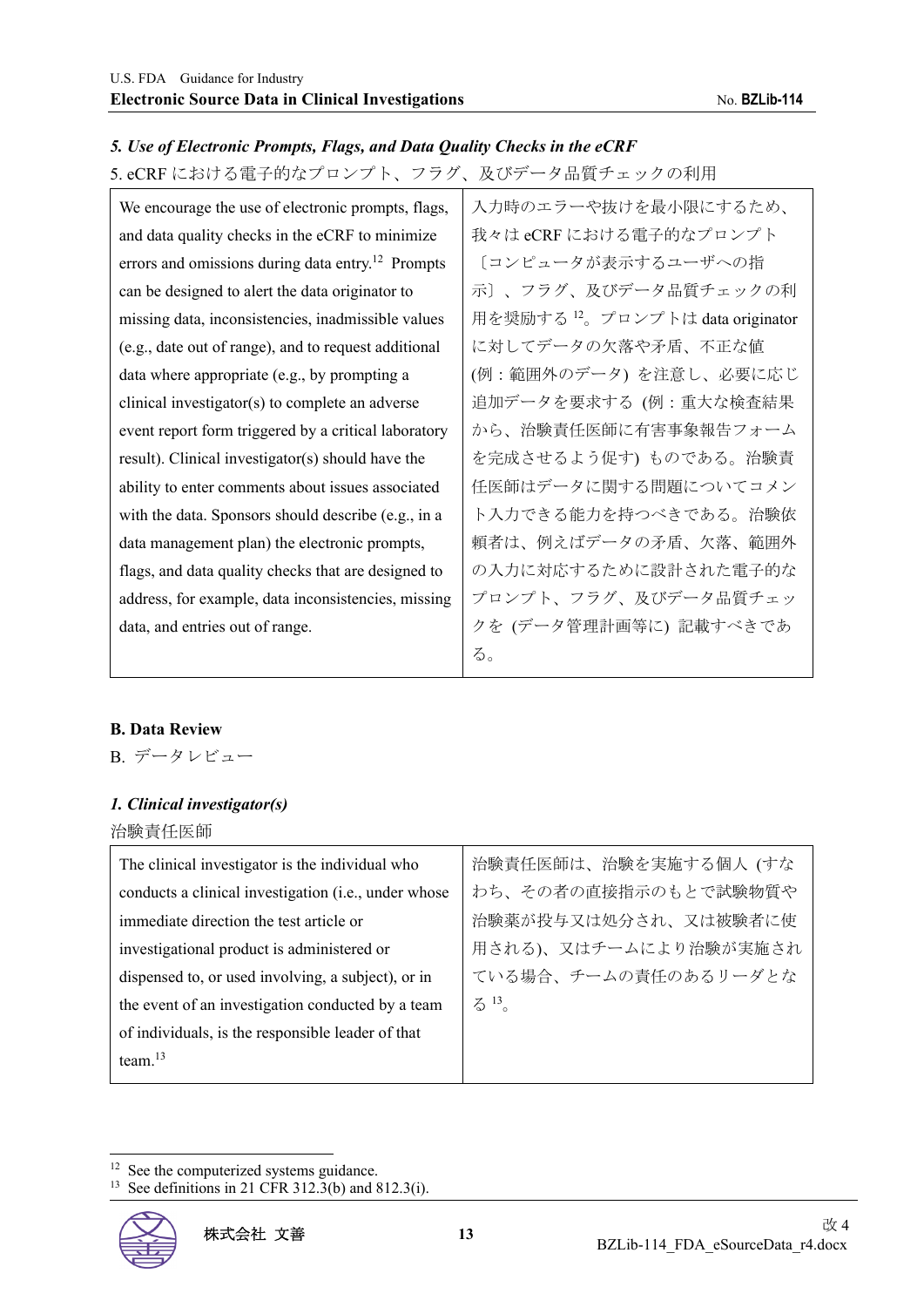#### **a. Clinical Investigator(s) Review and Electronic Signature**

a. 治験責任医師のレビューと電子署名

| To comply with the requirement to maintain                     | 正確な症例経過記録を維持するための要件14               |
|----------------------------------------------------------------|-------------------------------------|
| accurate case histories <sup>14</sup> clinical investigator(s) | に適合するために、治験責任医師は、アーカ                |
| should review and electronically sign the                      | イブ又はFDAに提出する前に、完成した被                |
| completed eCRF for each subject before the data                | 験者毎の eCRF をレビューし電子的に署名す             |
| are archived or submitted to FDA. <sup>15</sup> Use of         | べきである <sup>15</sup> 。電子署名の利用にあたっては  |
| electronic signatures must comply with part 11 (21)            | Part 11 (21 CFR part 11) に適合しなければなら |
| $CFR$ part 11).                                                | ない。                                 |
|                                                                |                                     |

#### **b. Data Exempt From Investigator Review**

b. 治験責任医師のレビュー対象外となるデータ

| Under certain circumstances, the clinical            | ある条件のもとでは、eCRFの特定のデータ  |
|------------------------------------------------------|------------------------|
| investigator(s) can be masked to specific data in    | は治験責任医師からマスクされる。例えば、   |
| the eCRF. For example, in a blinded study of an      | 浸透性利尿に関する盲検試験において、尿浸   |
| osmotic diuretic, the urine osmolality should not    | 透圧は治験責任医師に明らかにすべきではな   |
| be revealed to the clinical investigator(s). In some | い。治験によっては、特定の管理データ     |
| studies specific administrative data (e.g., code     | (例:コードリスト)がレビュー対象外となる  |
| lists) might be exempt from review. Data exempt      | かもしれない。レビュー対象外とするデータ   |
| from review should be listed (e.g., in a data        | は (データマネジメント計画等で) リスト化 |
| management plan).                                    | すべきである。                |

<sup>&</sup>lt;sup>15</sup> See the ICH E6 guidance; see also 21 CFR part 11, subpart C.



<sup>14 21</sup> CFR 312.62(b) and 812.140(a)(3).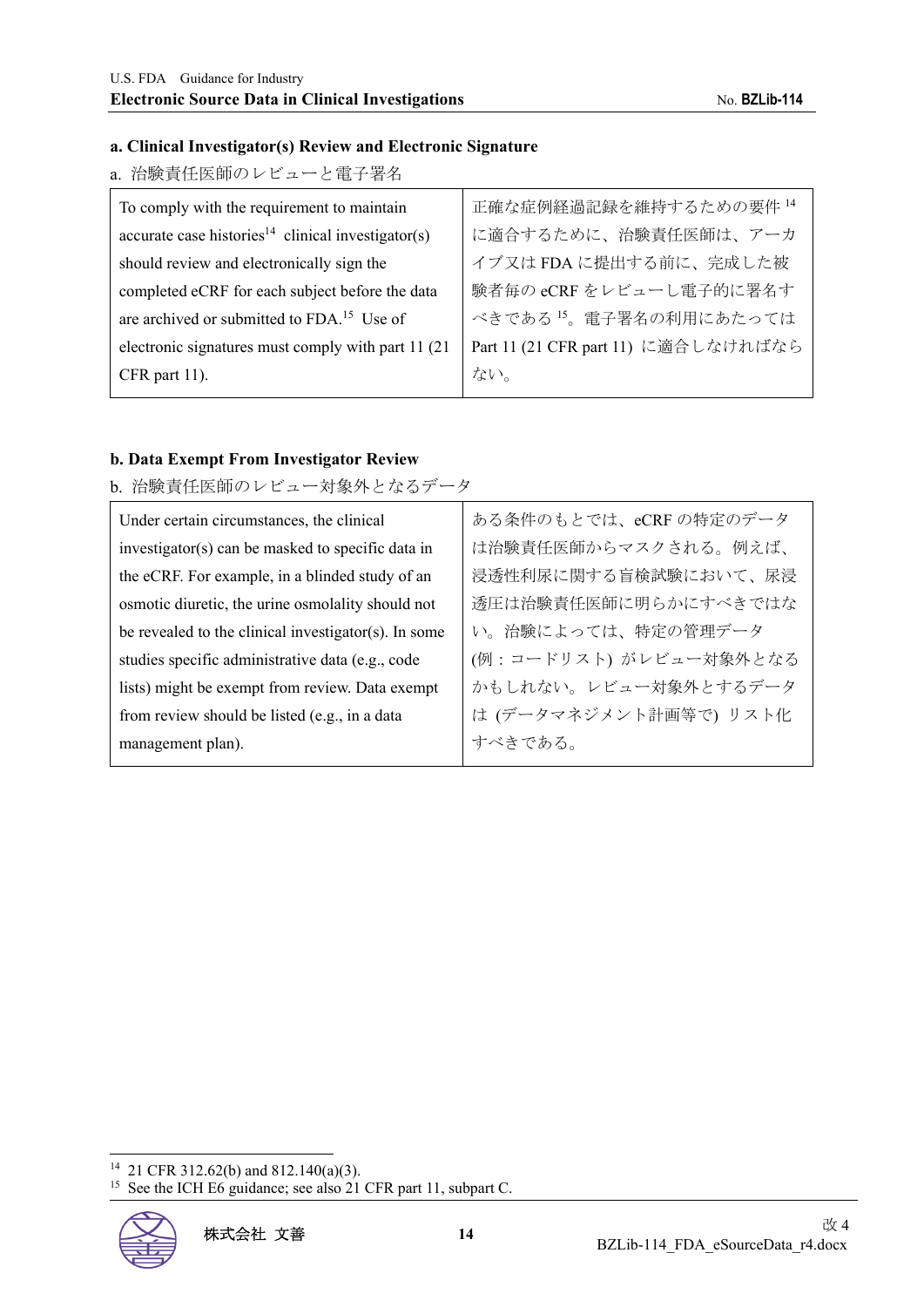#### *2. Modifications and Corrections During Clinical Investigator (s) Review of the eCRF*

2. 治験責任医師が eCRF をレビューしている間の修正・訂正

| To comply with the requirement to maintain                      | 正確な既往歴を維持するという要件 16 に適合 |
|-----------------------------------------------------------------|-------------------------|
| accurate case histories, <sup>16</sup> data elements might call | するために、治験責任医師がレビューしてい    |
| for modification or correction during clinical                  | る最中であってもデータ要素を修正又は訂正    |
| investigator(s) review. Either the clinical                     | したい場合がある。治験責任医師又は発信者    |
| investigator(s) or an originator can enter the                  | のいずれかが改訂されたデータ要素を入力す    |
| revised data element. Modified and/or corrected                 | ることができる。修正及び (又は) 訂正され  |
| data elements must have data element identifiers                | たデータ要素は、変更の日付、時刻、発信     |
| that reflect the date, time, originator, and reason             | 者、及び理由を特定できるようなデータ要素    |
| for the change, and must not obscure previous                   | 識別情報を含まなければならず、また入力済    |
| entries. $17$                                                   | みのデータを消去してはならない。        |
| If changes are made to the eCRF after the clinical              | 治験責任医師が署名し終わった後の eCRF を |
| investigator(s) has already signed, the changes                 | 変更する場合、変更を治験責任医師がレビュ    |
| should be reviewed and electronically signed by                 | ーし、電子的に署名すべきである。        |
| the clinical investigator(s).                                   |                         |

#### **C. Retention of Records by Clinical Investigator(s)**

C. 治験責任医師による記録の保持

| The clinical investigator(s) should retain control of | 治験責任医師は、記録 (すなわち、完成し、                |
|-------------------------------------------------------|--------------------------------------|
| the records (i.e., completed and signed eCRF or       | 署名された eCRF 又は当該 eCRF の保証付き           |
| certified copy of the eCRF). The clinical             | 複写)を管理する能力を持つべきである。治                 |
| investigator(s) should provide FDA inspectors with    | 験責任医師は、FDA 査察官に対して電子的原               |
| access to the records that serve as the electronic    | データとなっている記録へのアクセスを提供                 |
| source data.                                          | すべきである。                              |
| When data elements are transcribed from paper         | データ要素が、紙の source から eCRF へ転記         |
| sources into an eCRF, the clinical investigator(s)    | されたものである場合、治験責任医師は紙の                 |
| must also retain the paper sources, or certified      | source 又はその保証付き複写も FDA のレビュ          |
| copies, for FDA review. <sup>18</sup> Other records   | ーのために保持しなければならない <sup>18</sup> 。eCRF |
| (electronic and paper) required to corroborate data   | のデータを裏付けるための他の (電子的及び                |
| in the eCRF (see section III.A.2.a) may also be       | 紙の)記録 (III.A.2.a 参照) も、FDA 査察中に      |
| requested by FDA during an inspection. <sup>19</sup>  | 要求される場合がある。                          |

16 21 CFR 312.62(b) and 812.140(a)(3).

<sup>&</sup>lt;sup>17</sup> 21 CFR 11.10(e).

<sup>&</sup>lt;sup>18</sup> 21 CFR 312.62(b) and 812.140(a)(3).

<sup>19</sup> Ibid.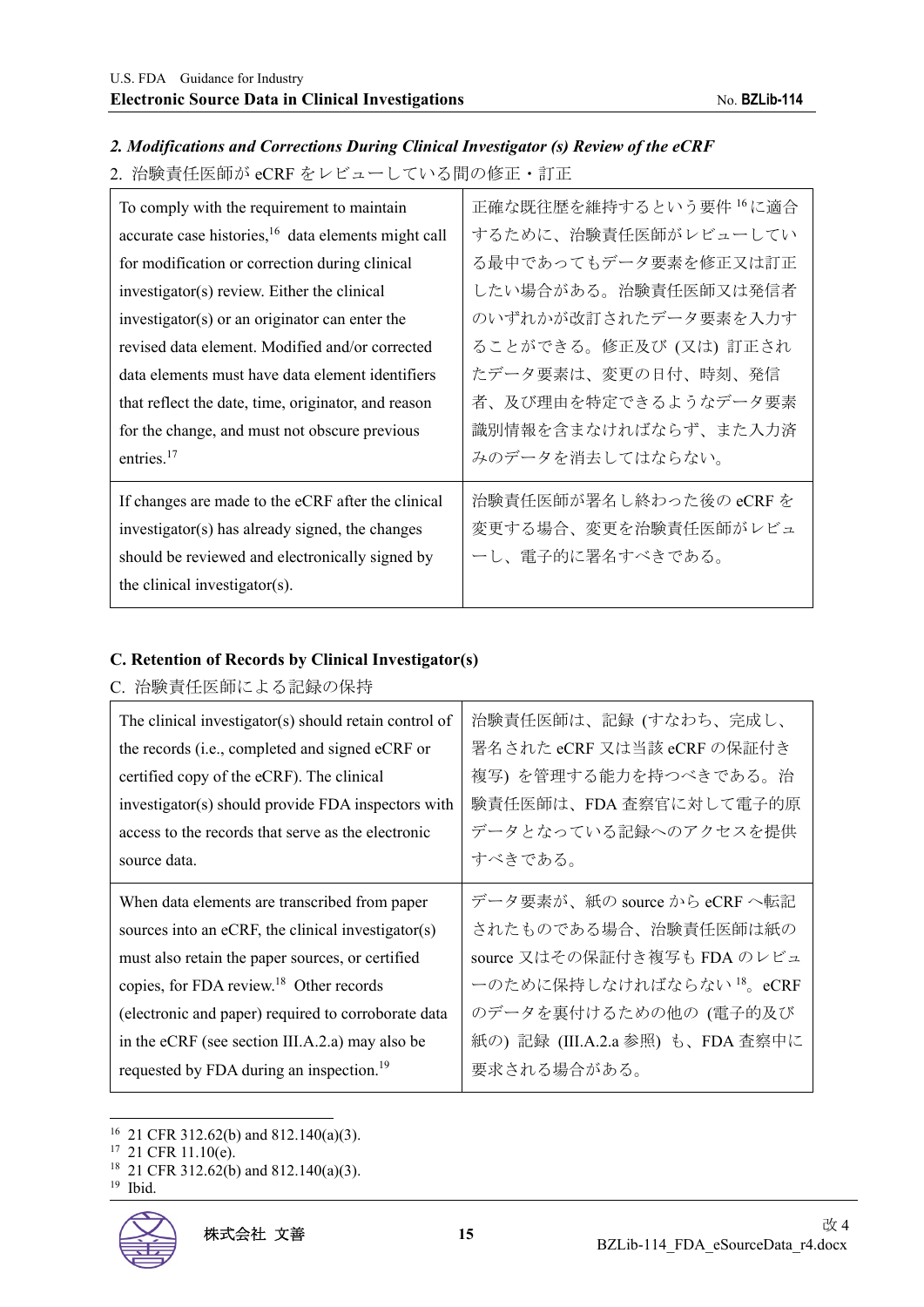#### **D. Data Access**

|  |  |  |  |  | D. データアクセス |  |
|--|--|--|--|--|------------|--|
|--|--|--|--|--|------------|--|

| Sponsors, CROs, data safety monitoring boards,                | 治験責任医師が完成した eCRF に電子的に署 |
|---------------------------------------------------------------|-------------------------|
| and other authorized personnel can view the data              | 名する前でも署名した後でも、治験依頼者、    |
| elements in the eCRF before and after the clinical            | CRO、データ安全性モニタリング委員会、他   |
| investigator(s) has electronically signed the                 | の認可された者は eCRF のデータ要素を閲覧 |
| completed eCRF. We encourage viewing the data                 | することができる。我々は、治験に関連する    |
| to allow early detection of study-related problems            | 問題 (例:安全性の問題、治験実施計画書か   |
| (e.g., safety concerns, protocol deviations) and              | らの逸脱) や治験を実施する上での問題     |
| problems with conducting the study (e.g., missing             | (例:データの欠落、データの矛盾)を早期に   |
| data, data discrepancies).                                    | 発見するためにも、データを閲覧することを    |
|                                                               | 奨励する。                   |
|                                                               |                         |
| The sponsor should have a list (e.g., in a data               | 治験依頼者は、eCRFへのアクセス権限を持   |
| management plan) of the individuals with                      | つ者を (データマネジメント計画書などで)   |
| authorized access to the eCRF. Only those                     | リスト化すべきである。トレーニング及び認    |
| individuals who have documented training and                  | 可された記録を持つ者のみが eCRF データへ |
| authorization should have access to the eCRF                  | のアクセス権を持つべきである 20。アクセス  |
| data. <sup>20</sup> Individuals with authorized access should | 権を持つ者は、個人専用の ID(ログオン) コ |
| be assigned their own identification (log-on) codes           | ードとパスワードを付与されるべきである     |
| and passwords. <sup>21</sup> Log-on access should be          | 21。その者が治験への関与を終了した場合、   |
| disabled if the individual discontinues involvement           | ログオンアクセスを無効にすべきである。     |

 $20$  See 21 CFR 11.10 (i).

<sup>21</sup> See 21 CFR part 11.10 (d).

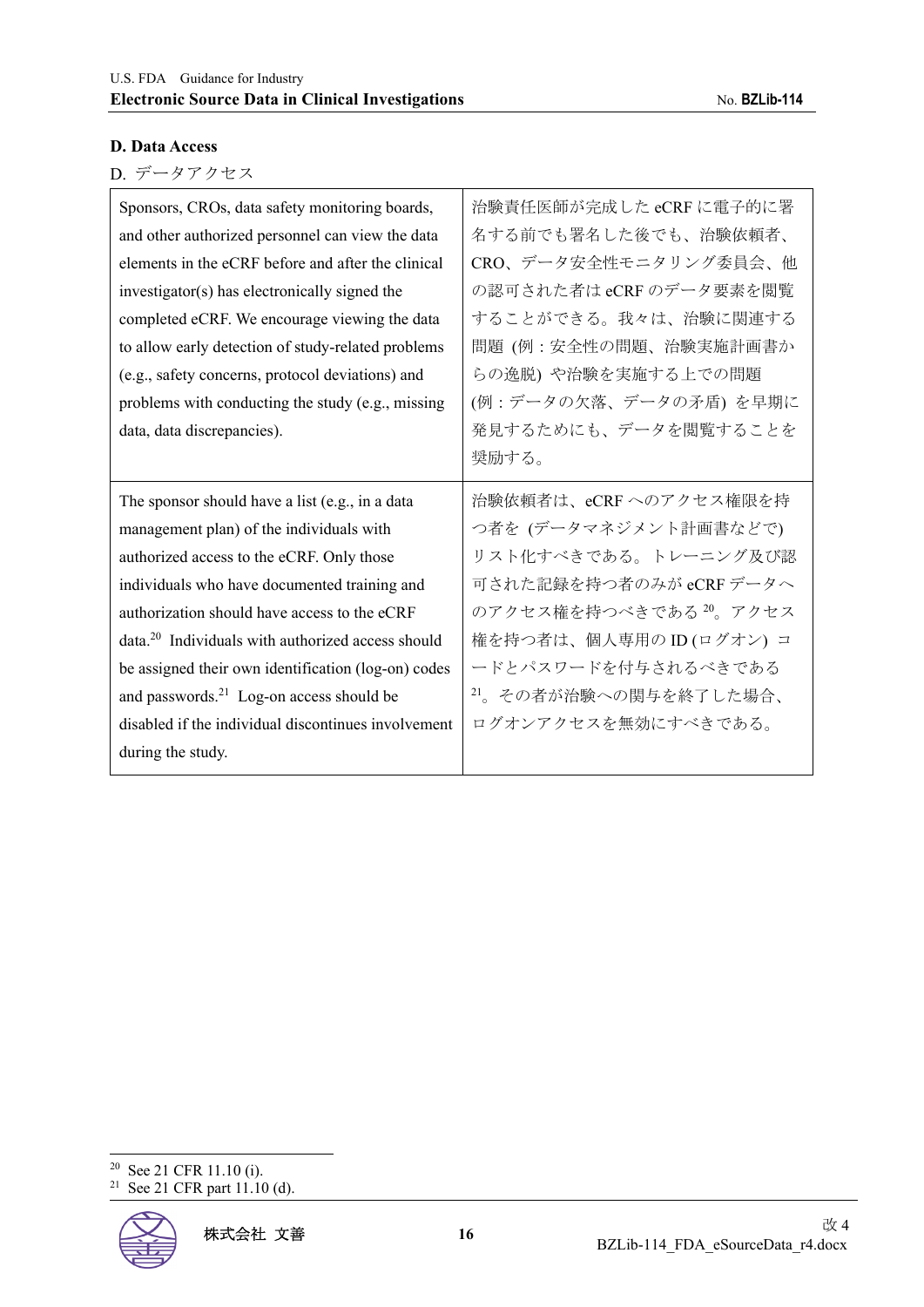# Ⅴ**. USE AND DESCRIPTION OF COMPUTERIZED SYSTEMS IN CLINICAL INVESTIGATIONS**

Ⅴ. 治験におけるコンピュータ化システムの利用及び説明

| Adequate controls should be in place to ensure                | 電子原データの信頼性、品質、及び完全性に       |
|---------------------------------------------------------------|----------------------------|
| confidence in the reliability, quality, and integrity         | ついての信用を確実なものとするために適切       |
| of the electronic source data. The determination of           | な管理を設ける必要がある。治験責任医師と       |
| whether a computer system used in a clinical                  | 治験依頼者のいずれもが、治験で用いられる       |
| investigation is suitable for its intended purpose            | コンピュータシステムが意図された目的に合       |
| might not be under the control of the clinical                | っているかどうかを判断できない場合 (例:      |
| investigator(s) or sponsor (e.g., EHRs). The                  | 電子診療記録) がある。そのようなコンピュ      |
| performance standards for these computer systems              | ータシステムの動作の基準は他の当局により       |
| may be regulated by other authorities <sup>22</sup> and under | 規制され、例えば医療提供者や医療施設の管       |
| the control of, for example, healthcare providers or          | 理下に置かれているかもしれない。FDA は電     |
|                                                               |                            |
| institutions. FDA does not intend to assess the               | 子診療記録については Part 11 への適合性を評 |
| compliance of EHRs with part 11.                              | 価する意図はない。                  |
| Sponsors should include (e.g., in the protocol, data          | 治験依頼者は (治験実施計画書、データマネ      |
| management plan, or investigational plan)                     | ジメント計画書、又は治験の計画等に) 治験      |
| information about the intended use of                         | 期間中に用いるコンピュータ化システムの意       |
| computerized systems used during a clinical                   | 図された利用方法に関する情報、データを保       |
| investigation, a description of the security                  | 護するためのセキュリティ方策の説明、電子       |
| measures employed to protect the data, and a                  | 的なデータフローの説明又は図等を記載すべ       |

<sup>22</sup> See 45 CFR part 170.